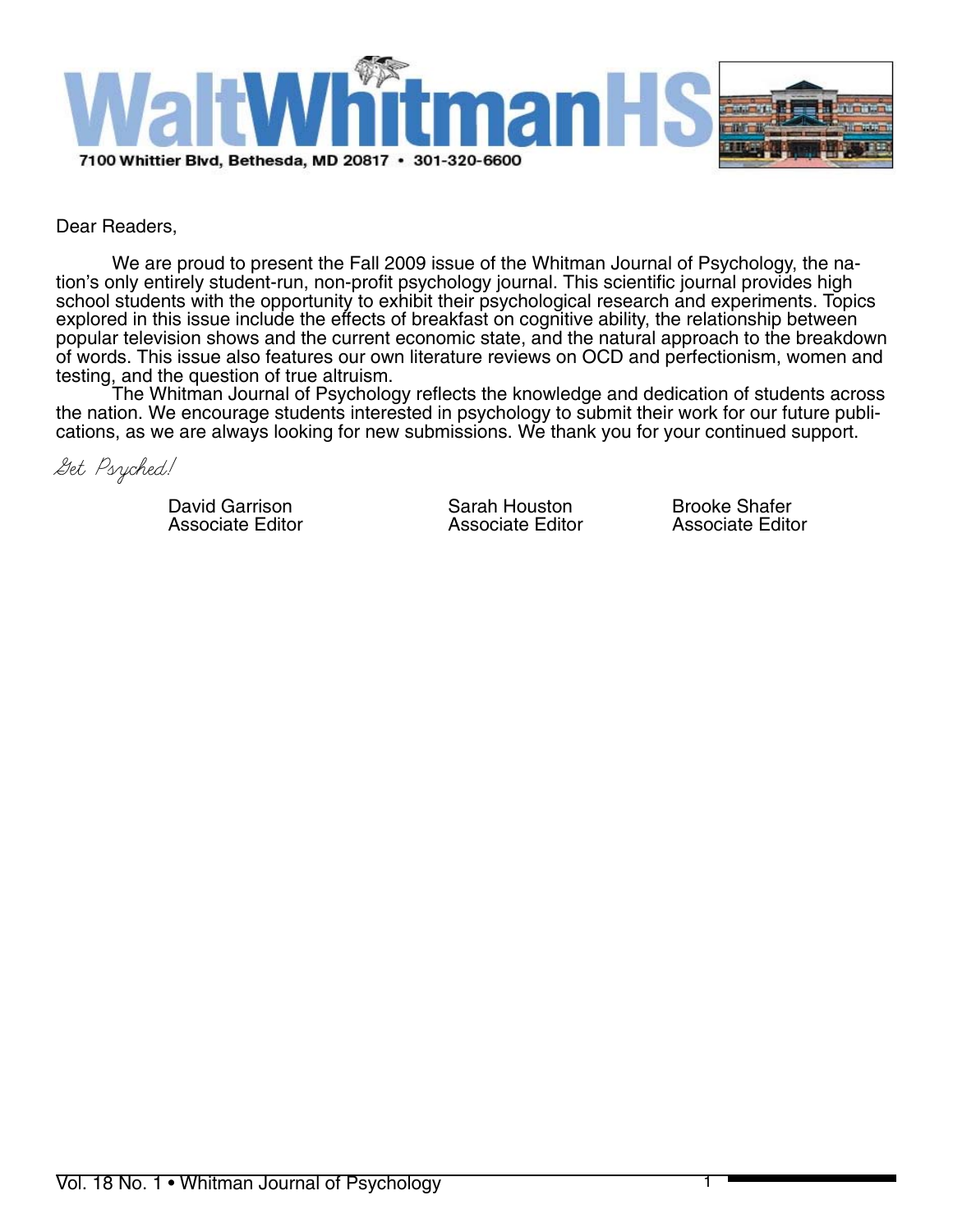# **The Whitman Journal of Psychology**

7100 Whittier Blvd., Bethesda, MD 20817

**Sheryl Freedman Public Schools** Walt Whitman High School Verry Weast

# **Associate Editors Alan Goodwin**

David Garrison WWHS '10 Sarah Houston WWHS '10 **Cover Picture** Brooke Shafer WWHS '10 **Olivia Alonso** 

Aaron Schifrin WWHS '10 Keegan Barber Brandt Silver-Korn WWHS '10

# **Technical Director Technical Director Teddy Tamulevich**

Sophie Jin WWHS '10

**Faculty Advisor County County Superintendent, Montgomery County** 

**Principal, Walt Whitman High School**

**Business Managers Experimental Psychology Picture** 

 **Inside Psychology Picture**

# **Call for Submissions**

All research articles completed by high school students are welcome. Please be sure that articles are submitted in APA format with complete references. Full submission details are on page 4.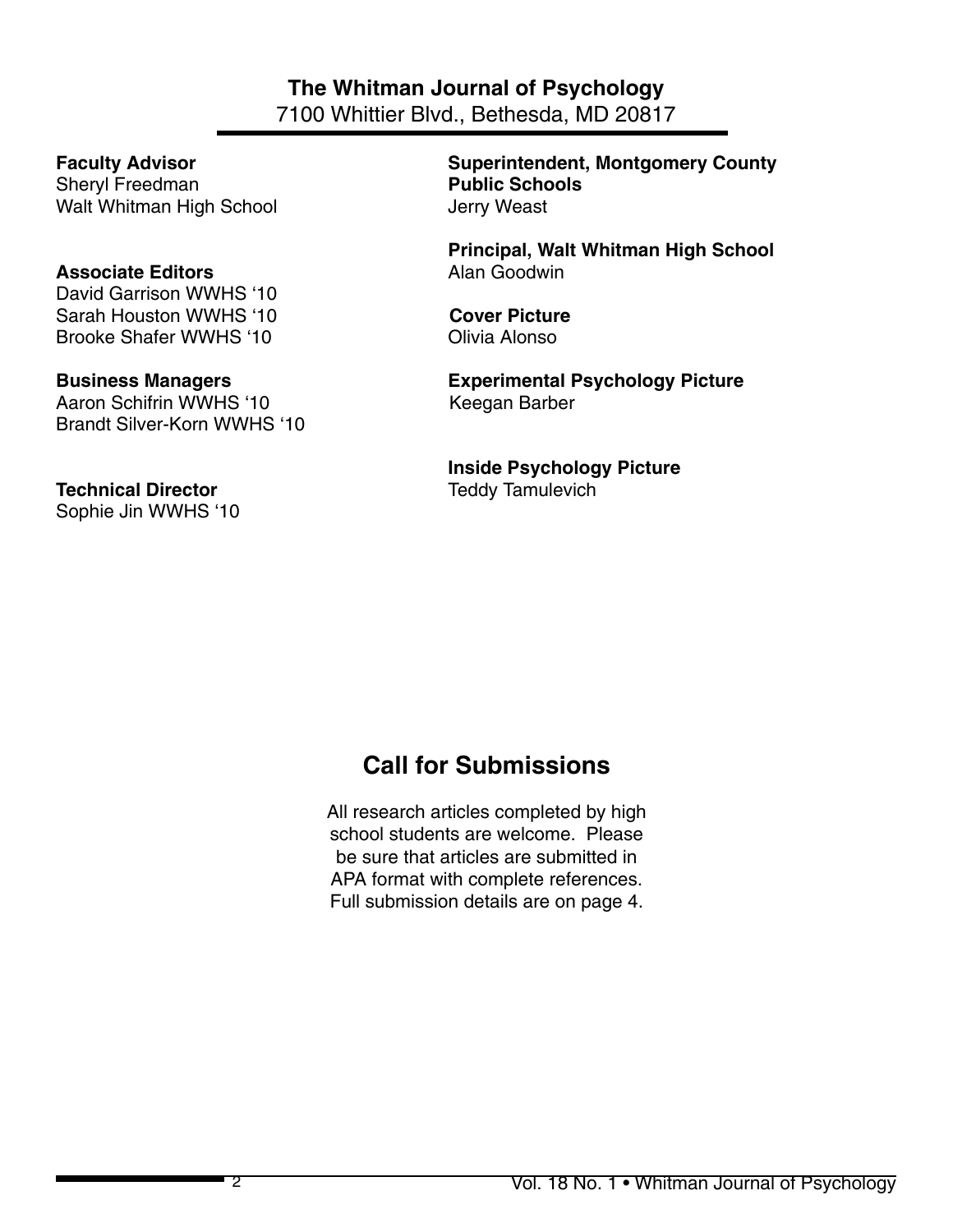# **The Whitman Journal of Psychology**

| <b>Table of Contents</b>                                                                                                                                                         | Page |
|----------------------------------------------------------------------------------------------------------------------------------------------------------------------------------|------|
|                                                                                                                                                                                  |      |
|                                                                                                                                                                                  |      |
|                                                                                                                                                                                  |      |
|                                                                                                                                                                                  |      |
| Morphemes and Syllables: A Study on Natural Division of Words<br>Veronica Bunn<br><b>Advisor: Andrew Block</b>                                                                   |      |
| Relationship between Genres of Top 30 Television Programs in the<br>United States and the Status of the U.S. Economy<br><b>Cameron Rotblat</b><br><b>Advisor: Derrick Owings</b> |      |
| The Influences on Teenagers to Accept Friend Requests from Unfamiliar Facebook Users<br>Nitesh V. Donti, Ida L. Yu, and Rachel G. Novosad<br><b>Advisor: Joseph Swope</b>        |      |
|                                                                                                                                                                                  |      |
| The Kindness of Strangers: Calling True Altruism into Question<br><b>David Garrison</b>                                                                                          |      |
| Sweaty Palms, Math Problems, and Girls: Why Women Have a Higher Degree of Test Anxiety<br>Sarah Houston                                                                          |      |
| Perfectionism as an Indicator and Symptom of OCD<br><b>Brooke Shafer</b>                                                                                                         |      |
|                                                                                                                                                                                  | .23  |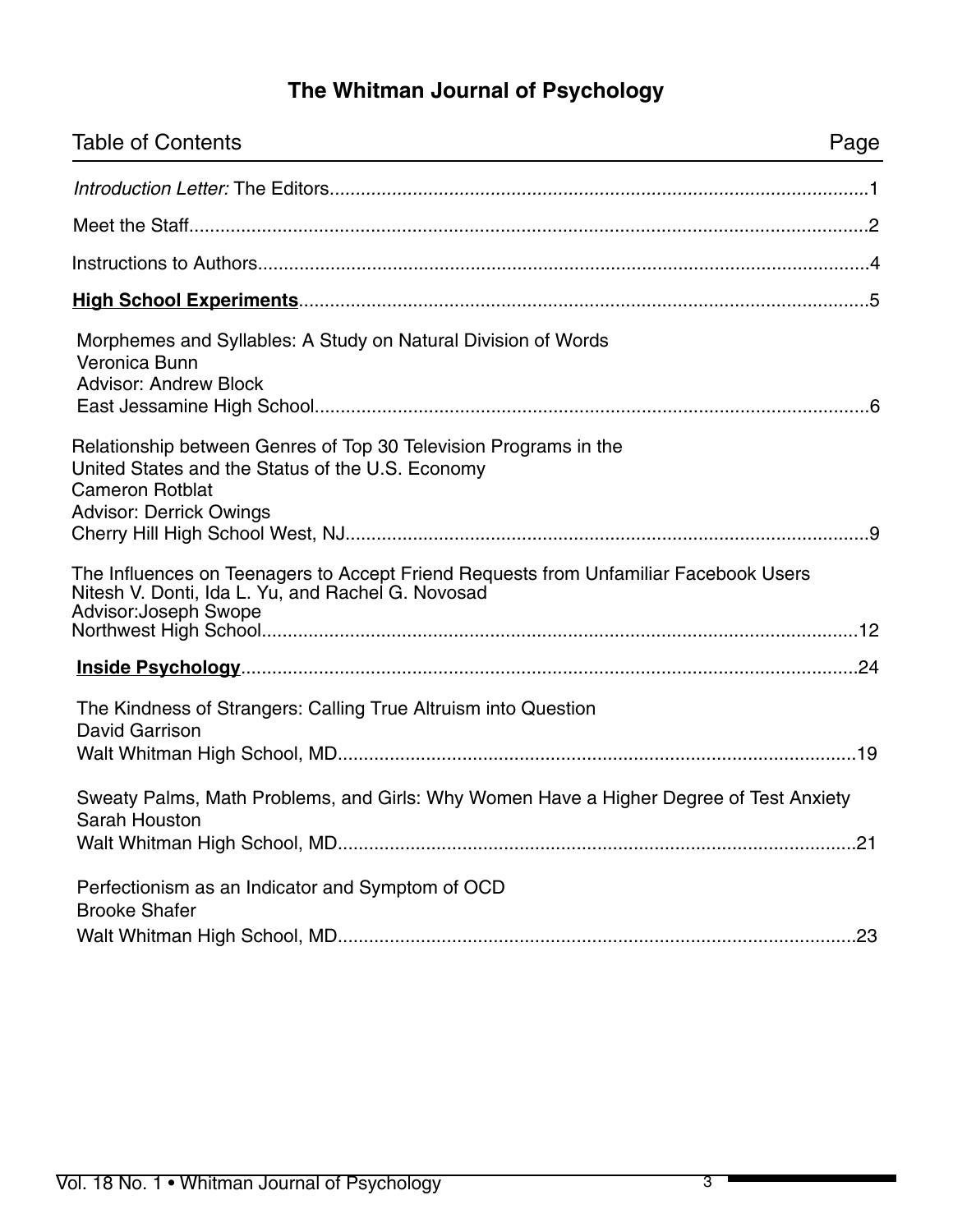# **Content**

*The Whitman Journal of Psychology* is devoted to publishing the research and writing of high school students. It is the intention of *The Journal* to provide a forum in which student-conducted research in the field of psychology may be recognized. *The Journal*  contains research from many subject matters and is not limited to any specific type of study.

# **Manuscript Preparation**

Authors should prepare manuscripts according to guidelines established in the Publication Manual of the American Psychology Association (5th ed.). *The Journal* reserves the right to modify APA style. Manuscripts should be no longer than 15 pages. Manuscripts should include an abstract. Additionally, all manuscripts must include a list of references as well as parenthetical documentation in accordance with APA style. It is suggested that manuscripts include the following sections: introduction, methods, results and discussion. Manuscripts are not limited to these sections.

# **Review Policy**

All manuscripts submitted for consideration may be mask (blind) reviewed at the request of the author. Clear notification must be given on the title page of a manuscript in order for it to be mask reviewed. It is the author's responsibility to ensure that identification is omitted from the manuscript. All manuscripts submitted are subject to editing on the basis of style as well as context. It is the author's responsibility to ensure clarity and felicity of expression.

# **Manuscript Submissions**

Submissions should include a cover letter in which the author's name, school affiliation, advisor's name, address, phone number and e-mail address are given. Authors should keep a copy of their manuscript to guard against loss. Please e-mail a copy of your file in Microsoft Word along with a cover letter with the requirements listed above to whitmanpsych@ gmail.com. All submissions should be in Helvetica font. You will get a confirmation e-mail once we have received your submission and are able to open the file(s).

Statements contained in *The Whitman Journal of Psychology* are the personal views of the authors and do not constitute Walt Whitman High School policy unless so indicated. There is a rolling deadline for submissions.

Published in Bethesda, MD.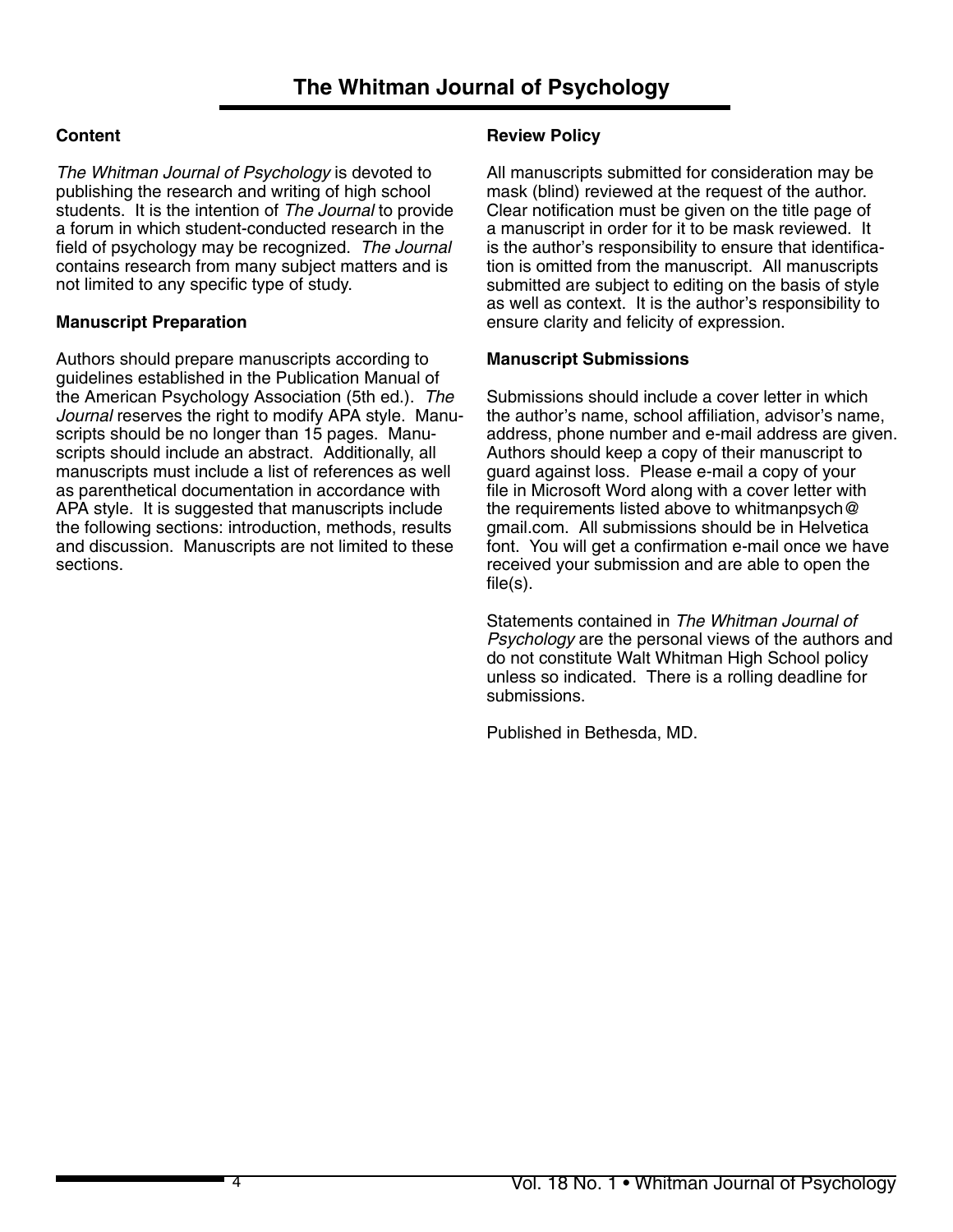# **Experimental Psychology**

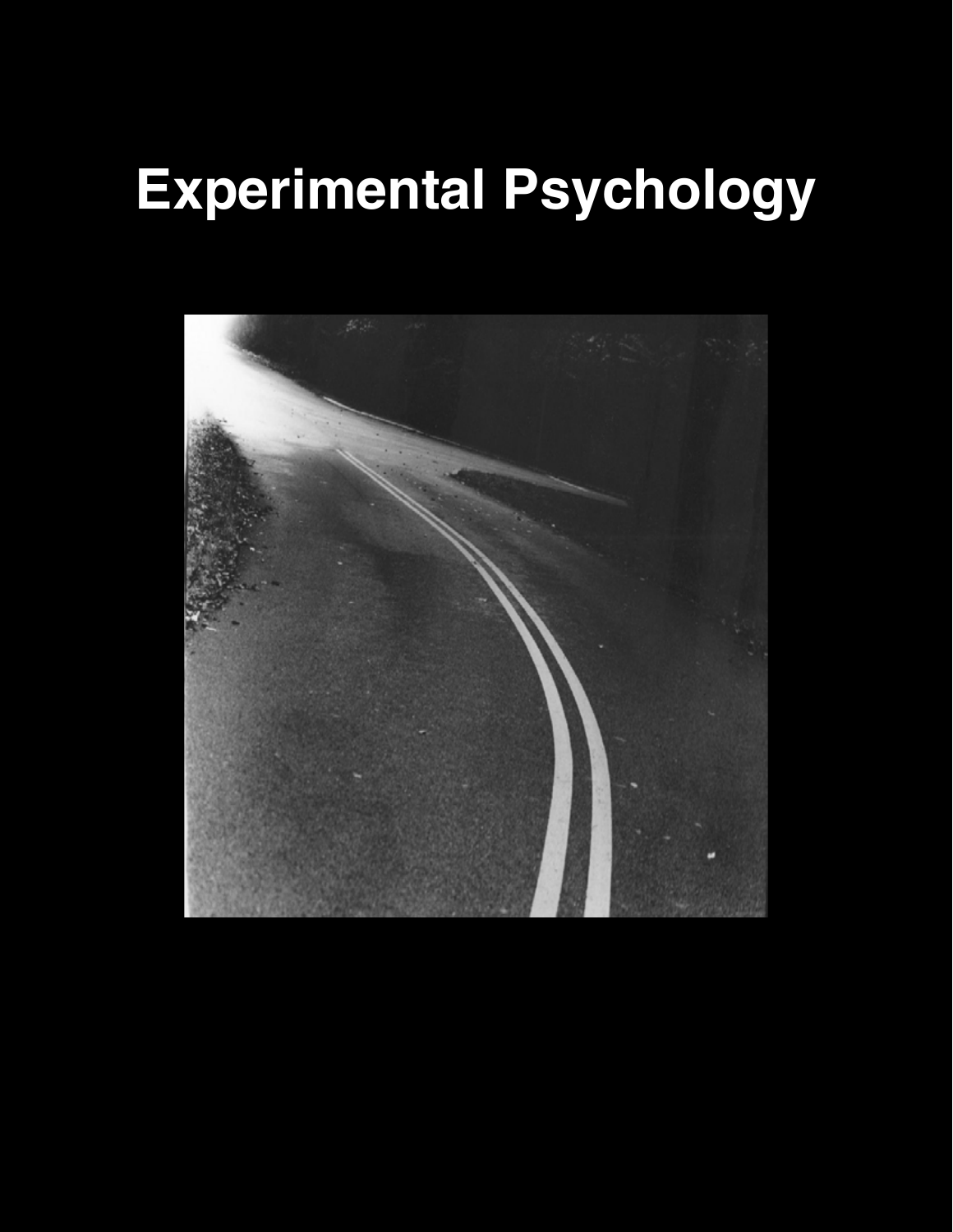Morphemes and Syllables: A Study on Natural Division of Words Veronica Bunn Advisor: Andrew Block East Jessamine High School

#### **Abstract**

This study investigated the preference between dividing words into morphemes or syllables when reading. Three groups of 19 students were presented with the same list of 19 words. The first group was instructed to divide the words by morphemes, the second by syllables, and the third however they saw fit. Results showed no statistical significance for dividing words by morphemes; however, there was a large difference in the means of the control groups, suggesting that the directions were effective, as students are more exposed to syllables. Further research in this area would be needed to find a bias one way or the other. Implementing the results of such research in educational systems would make teaching reading and writing more efficient.

#### **Introduction**

When someone is spelling a word, they naturally divide it in their heads. There are two common ways to divide words; morphemes and syllables. A morpheme is the smallest meaningful unit in the grammar of a language (Payne, 1997), and a syllable is a unit of sound made of a central vowel surrounded by consonants (Loos, Anderson, Day, Jordan, and Wingate, 2004). This process is used in reading, writing and general word recognition activities.

Muncer and Jandreau conducted a study in 1984 in which 60 undergraduate subjects were presented with two sets of 12 stories of the "find-theodd-word" test. The first set the words were presented in three different categories: (a) normally (four sets), (b) with morpheme breaks (four stories) and (c) with syllable breaks (four stories). The second set was presented under one of three conditions: normal presentation, syllable presentation or morpheme presentation. In this study, it was found that subjects scored the best on this task when presented with morphemes.

In 2005, Reichle and Perfetti did a word recognition study composed of three simulations. The first simulation examined token frequency, and the second examined the effect of derivations on token frequency. The third simulation showed that the number of different derivations that a word has, instead of the token frequency across these derivations affects processing of the base word. This study concluded that people have a tendency to divide words they are familiar with by morphemes, and words they are encountering for the first time by syllables.

This current research seeks to decide if there is a natural preference for dividing words one way or

the other. If it was found that there was an unbiased preference for dividing words into either syllables or morphemes, this information could be used to reinvent the way children are taught to read and write, making the learning process faster and easier for both students and teachers.

#### **Method**

A study was conducted in order to decide if there was a natural preference for dividing words by either morphemes or syllables. This study was comprised of 57, 16 and 17-year-old high school juniors of both genders, and was conducted during three separate Advanced Placement English classes with 19 students in each group. The class instructor was given labeled folders, each including a worksheet with a list of the same words but different instructions.

The first two groups were control groups. The first group was provided with the definition of a syllable and given instructions to divide the words into syllables (Syllable Control). The second group was provided with the definition of a morpheme and was instructed to divide the words as such (Morpheme Control). The last group, the test group, was only given the instructions to divide the words as they saw fit.

Results from the two control groups were graded for accuracy in the division of words based on the instructions given. The test group was graded twice; once for accurate division by morphemes (Test: Morphemes), and then once for accurate division by syllables (Test: Syllables). Data analysis was done to show the differences between the groups.

#### **Results**

The test sample was 57 high school teenagers, 24 boys and 33 girls. The average age of the sample was 16.8 years. Data derived from the experiment is shown in Table 1 (see appendix A).

A t-test was done with the control morphemes and test morphemes. The result was *t*(36)=5.02, *p*<0.05, meaning there was statistical significance. A t-test was also done with the control syllable group and the test syllable group. The result was  $t(35)=3.34$ ,  $p<0.05$ , again meaning that the results were statistically significant. Because there was a large difference in the means of the Test (morpheme) and Test (syllable) groups (see Table 2 in appendix B), a post-hoc t-test was done between the mean difference of the Morpheme test/control groups and the mean difference of the syllable test/control groups. The result was that *t*(36)=-.85,*p*>0.05, showing no statistical significance.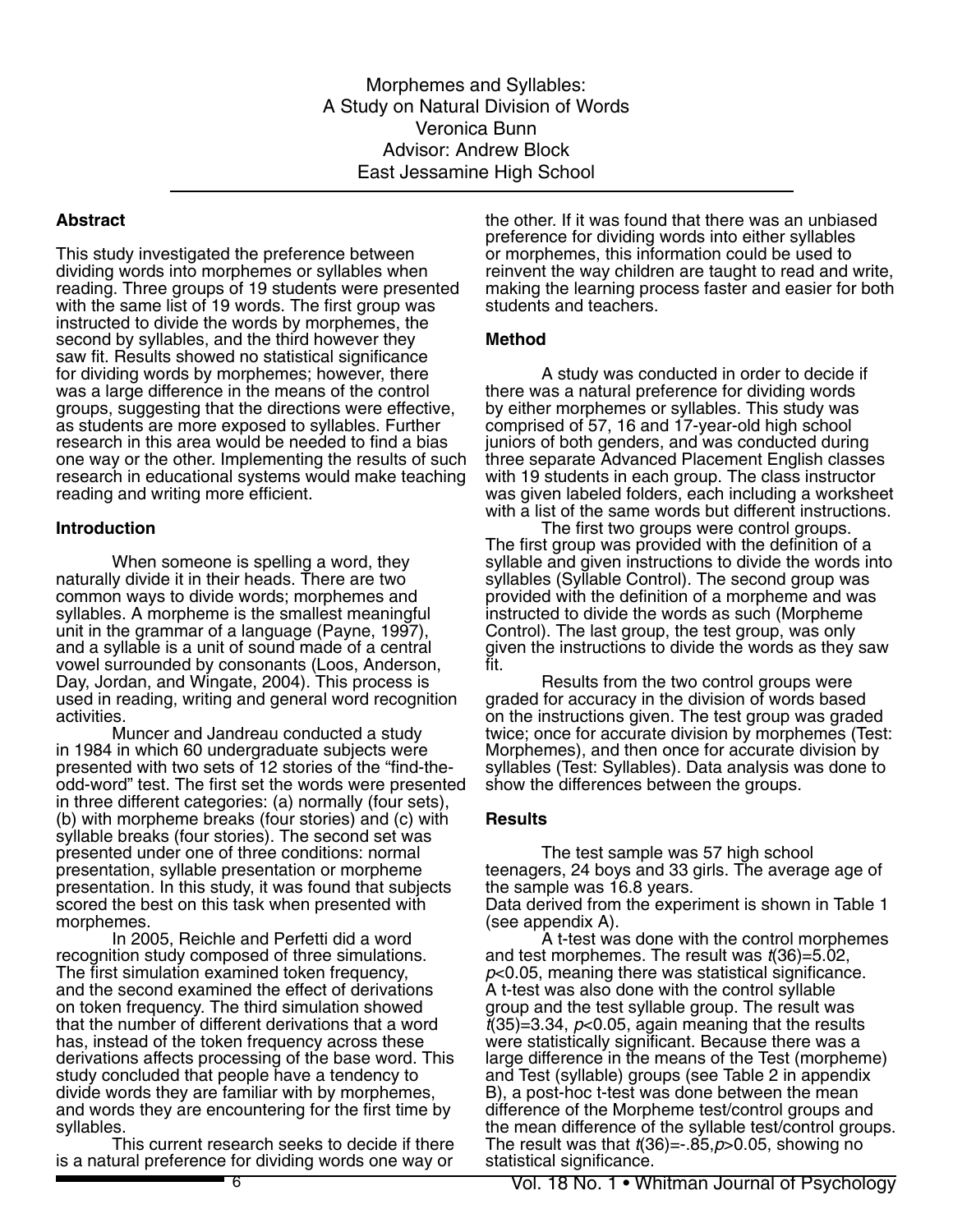# **Discussion**

It is possible that the method of dividing words by syllables was more prominent in this study because children are taught about syllables and how to divide words by syllables early on in school. The first encounter most of the test subjects had with morphemes was in this study, and the higher exposure level to syllables could make one more apt to divide a word as such.

 From the results of the initial t-tests between control morphemes and test morphemes and control syllables and test syllables it could be concluded that there was an effect for following directions, as shown by the large differences in the means between groups. This could possibly mean that morphemes are learned faster than syllables, although further research would be needed to prove this hypothesis.

It would be extremely difficult to find test subjects of the same age used in this study that had not had exposure to either morphemes or syllables. If further research is to be done it is suggested that the test subjects used are young children that have not had exposure to either morphemes or syllables in school. This would provide research that has not been tainted by what the children had learned, and could therefore be more useful to educators and education administrators in deciding how to teach children to read and write most efficiently.

# **Appendix A:**

|                   | Table 1                       |                               |                    |                    |
|-------------------|-------------------------------|-------------------------------|--------------------|--------------------|
| <b>Mord</b>       | <b>Control:<br/>Morphemes</b> | <b>Control:<br/>Syllables</b> | Test:<br>Morphemes | Test:<br>Syllables |
| Unladylike        | 18                            | 14                            | 8                  | 11                 |
| Water             | 12                            | 19                            | $\overline{4}$     | 15                 |
| Bio               | 10                            | 16                            | 7                  | 12                 |
| Systematically    | 16                            | 12                            | 8                  | 11                 |
| Library           | 7                             | 14                            | 9                  | 10                 |
| Syllable          | 9                             | 14                            | 13                 | 8                  |
| Gentlemanliness   | 17                            | 13                            | 6                  | 11                 |
| Carrot            | 11                            | 19                            | 3                  | 7                  |
| Replay            | 19                            | 18                            | 6                  | 13                 |
| <b>Desire</b>     | 8                             | 9                             | 9                  | 10                 |
| Deca              | 13                            | 18                            | 4                  | 15                 |
| <b>Boyishness</b> | 19                            | 19                            | 9                  | 10                 |
| Uncover           | 16                            | 16                            | 7                  | 12                 |
| Believable        | 13                            | 8                             | 12                 | 7                  |
| Walked            | 19                            | 7                             | 5                  | 14                 |
| Crocodile         | 6                             | 11                            | 11                 | 8                  |
| Geo               | 10                            | 16                            | 10                 | 9                  |
| <b>Disconnect</b> | 17                            | 17                            | 16                 | 13                 |
| Dogs              | 14                            | 15                            | 5                  | 14                 |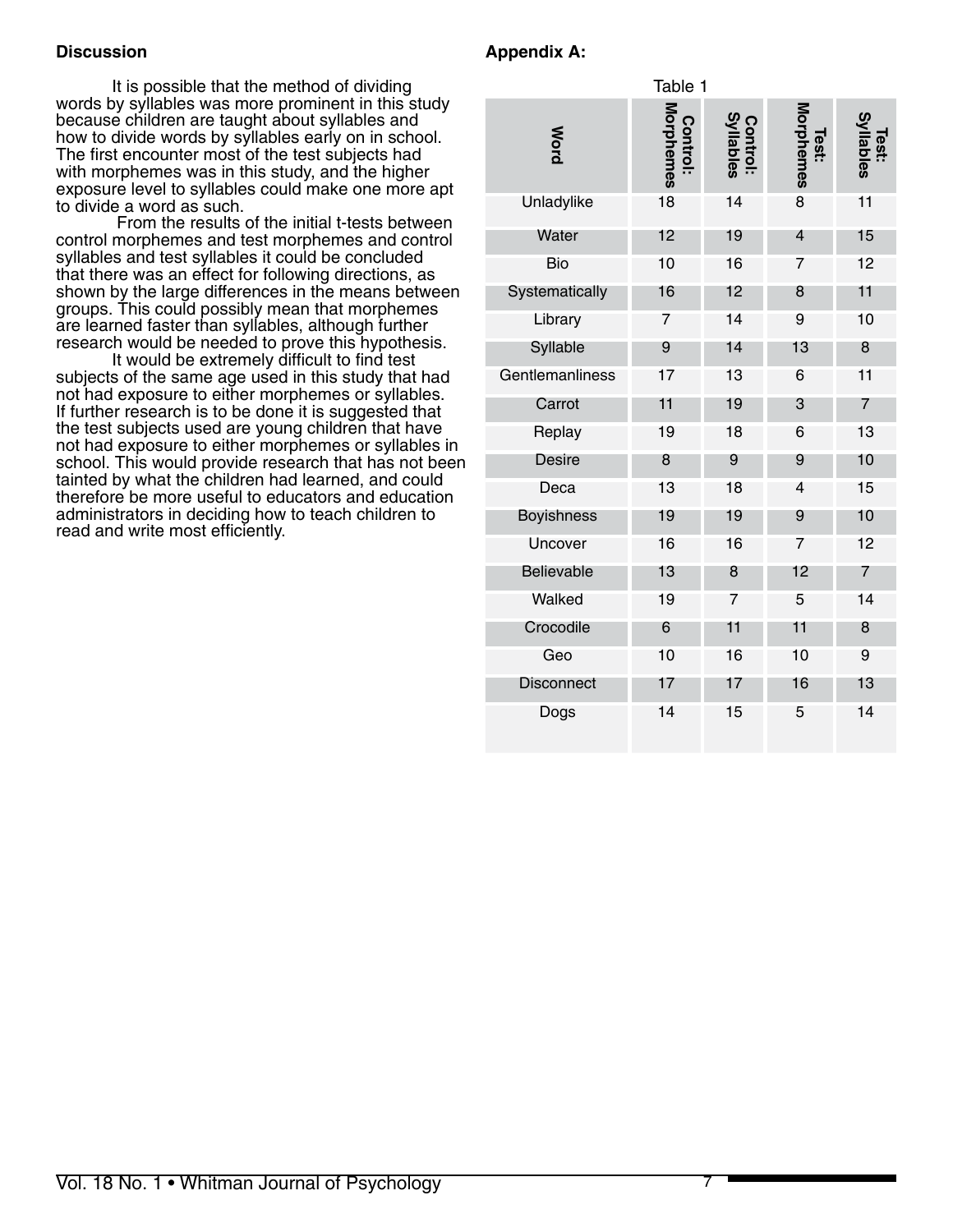# **Appendix B:**

Table 2



### **References**

- Loos, E. E., Anderson, S., Day, D. H. Jr., Jordan, P. C., & Wingate, J. D. (Eds.) (2004). Glossary of linguistic terms. Retrieved February 12, 2009,<br>from http://www.sil.org/linguistics/Linguistics. http://www.sil.org/linguistics/Linguistics. htm
- Muncer, S. J., Jandreau, S. (1984). Morphemes, syllables, words and reading [Abstract]. *Perceptual and Motor Skills, 59,* 14.
- Payne, Thomas E. (1997).Describing morphosyntax: A guide for field linguists. Cambridge; New York: Cambridge University Press. Retrieved February 12, 2009, from http://www.sil.org/linguistics/ BibliographyLinguistics/ PayneT1997A.htm
- Reichle, E. D., & Perfetti, C.A. (2003). Morphology in word identification: a word-experience model that accounts for morpheme frequency effects. *Scientific Studies of Reading, 7,* 219-237.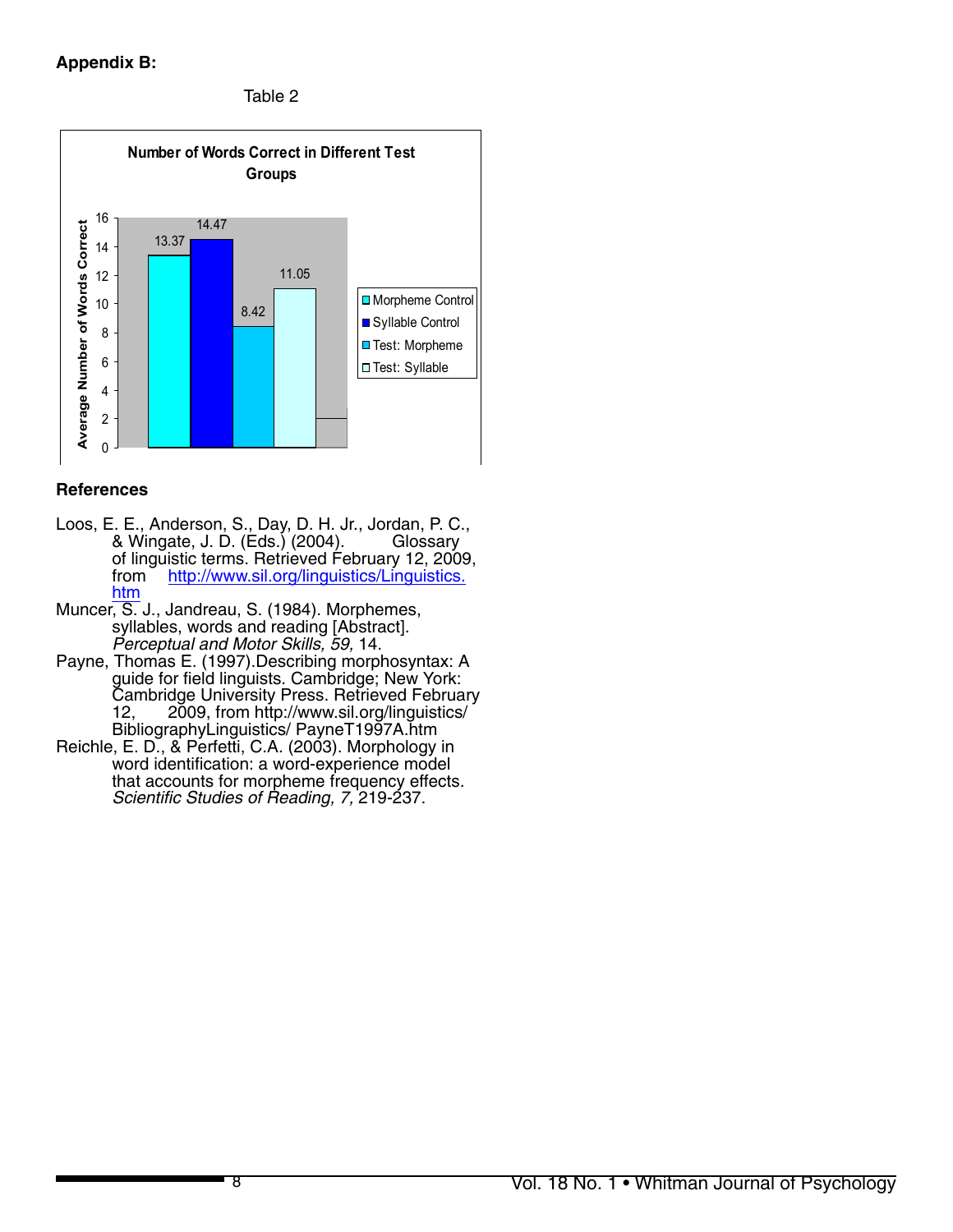Relationship between Genres of Top 30 Television Programs in the United States and the Status of the U.S. Economy Cameron Rotblat Advisor: Derrick Owings Cherry Hill High School West, Cherry Hill, NJ

## **Abstract**

Studies have shown economic downturns have measurable impacts on the actions and beliefs of individuals, as well as correlations between certain genres of television shows and music and economic downturns. The goal of this study was to discover whether a relationship exists between the number of comedies and dramas in the top 30 television shows for a year and the state of the economy, either nonrecession, pre-recession, or recession. The study had two hypotheses: 1) that there would be more dramas in the top 30 shows during pre-recession years than non-recession years 2) that there would be more comedies during recession years than nonrecession years. Data analysis contradicted the first hypothesis and failed to provide strong support for the second.

Relationship Between Genres of Top 30 Television Programs in the United States and the Status of the U.S. Economy

Economic downturns can have a measurable impact on individuals and their personal attitudes and beliefs. For example, High school students place a stronger emphasis on the pay and the security of work of a potential job during a time of economic insecurity than during periods of economic security, (Gamberale, Bracken, & Mardones, 2008).

Anecdotal evidence from psychologists and psychotherapists suggests that to economic downturns also influence the way people make decisions. Daniel Howard, a marketing professor and consumer behavior specialist, claims that "people who concentrate on all the news [of an economic downturn] work themselves up emotionally and become much, much more likely to make unwise decisions" (Torbenson & Case, 2009). Psychotherapists report drastic increases in "aberrant social behavior" including addictions, domestic violence, child abuse, affairs, divorces, depression, anxiety, and suicidal ideation," during economic downturns (Formica, 2008).

Studies have also shown relationships between popular forms of entertainment and economic situations. In the United States and Canada, "rising unemployment in society is positively related to increased preference for crime drama among TV viewers" (Reith, 1996, p. 258). While the trend is not present on a micro-scale, macro-scale studies show that the relative popularity of crime drama as compared to other programming is correlated with unemployment. Additionally, there is a strong correlation between "pessimistic rumination in

popular songs and newsmagazines" and "economic recession" (Zullow, 1991). In particular, studies have shown that "increased pessimistic ruminations in popular music have generally predicted changes in the American media and public's view of real world events with a one- to two-year lead time."

### **Methods**

The study involved two hypotheses, one on television show genres during the two year period before recessions and one on television show genres during a recession. The first hypothesis: during the two year period before a recession ("pre-recession years"), more top 30 television shows are dramas than during non-recession years. The second hypothesis: during recession years, more top 30 television shows are comedies than during nonrecession years.

In order to test the hypotheses about television shows and the economy, previously collected data from professional research institutions was used. This included a list of the 30 top Nielsen rated television shows for each year from 1962 to 1999. Nielsen television ratings represent an estimate of the number of people who watch a particular television show based on statistical sampling of the U.S. population (The Nielsen Company, 2009). The year 1962 served as the starting year for the data, because it was the first year that the number of televisions in the United States exceeded 50 million. A list of recession periods, as determined by the National Bureau of Economic Research (NBER), provided information on the economy. The NBER officially labels recessions based on changes in "real GDP, real income, employment, industrial production, and wholesale-retail sales" (National Bureau of Economic Research, Inc., 2008).

The data was analyzed to determine whether the most popular genre of television shows in the United States correlates with the state of the U.S. economy. The popular television shows were labeled as comedy, drama, or other based on the categorization of the show by The Internet Movie Database. Counts were made for each year of how many top 30 shows were in each category. The average numbers of comedy and drama shows were compared between recession, non-recession, and pre-recession years. Recession years were defined as years in which at least 3 months were labeled as recession by the NBER. Pre-recession years were defined as the two years directly before a recession. Non-recession years were defined as any years not labeled as recession or pre-recession.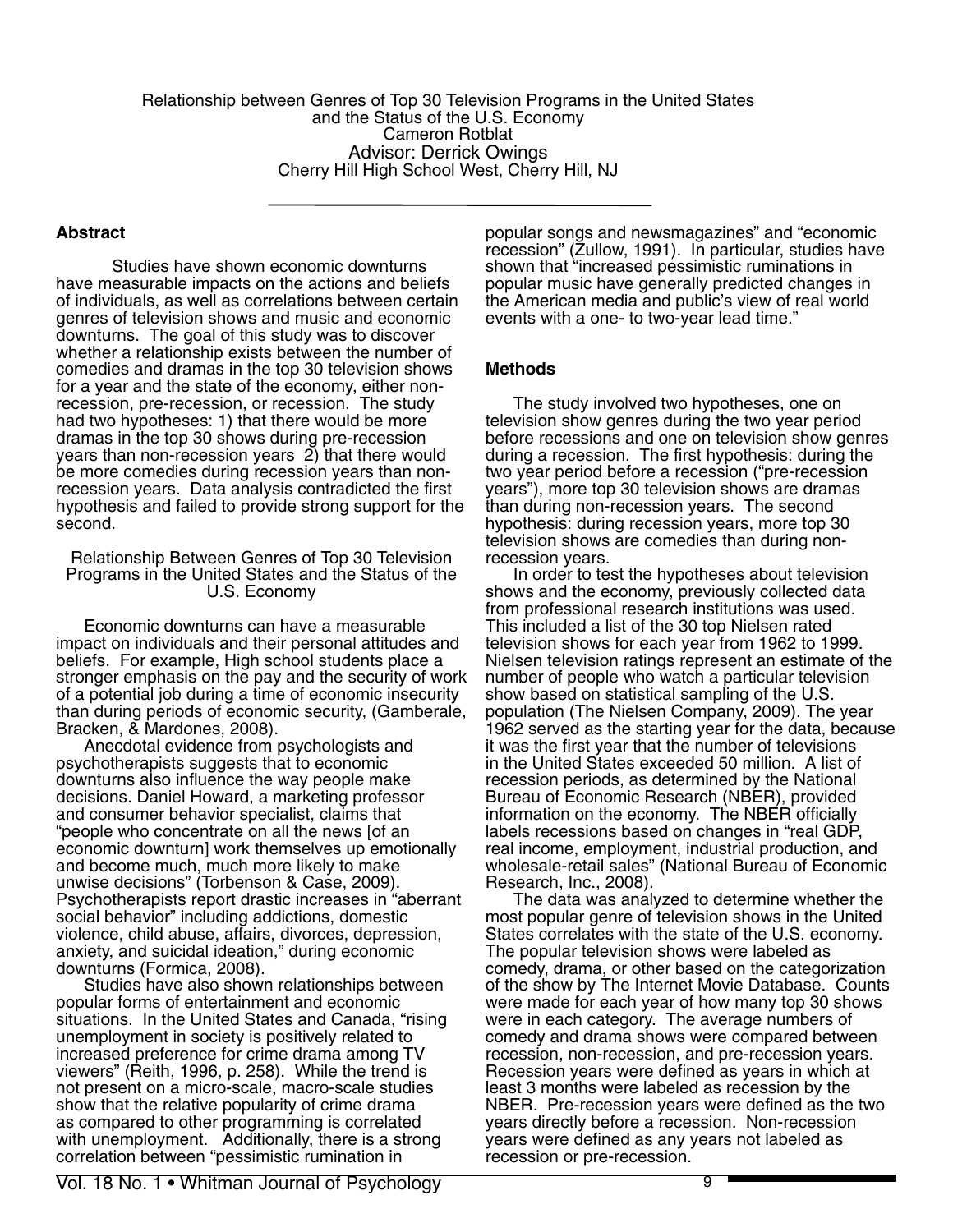#### **Results**

The average number of dramas and comedies for each type of year is detailed in tables 1 to 3.

An additional analysis was performed on the genres of the top five television shows for each type of economic year. The average numbers of comedies in non-recession, pre-recession, and recession year were all very close, and any differences were insignificant. Similarly, the average numbers of dramas during each type of economic year were also very close, with any differences being insignificant.

#### Table 1

| TV Show Genres in Non-Recession Years |        |               |       |  |  |
|---------------------------------------|--------|---------------|-------|--|--|
| Avg. # of                             | Comedy | Avg. $#$ of   | Drama |  |  |
| Comedies                              |        | <b>Dramas</b> |       |  |  |
| 14 42.                                | 3.04   | 8 89          | 3 N Z |  |  |

#### Table 2

| TV Show Genres in Pre-Recession Years |                                  |                     |       |  |  |
|---------------------------------------|----------------------------------|---------------------|-------|--|--|
| Comedies                              | Avg. # of $\int$ Comedy $\sigma$ | Avg. # of<br>Dramas | Drama |  |  |
| 15.50                                 | 3.02                             | 8 43                | 1 81  |  |  |

#### Table 3

| TV Show Genres in Recession Years |      |               |       |  |
|-----------------------------------|------|---------------|-------|--|
| Avg. # of $\int$ Comedy $\sigma$  |      | Avg. # of     | Drama |  |
| Comedies                          |      | <b>Dramas</b> |       |  |
| 14 60                             | 3 78 | 10.00         | 3.32  |  |

### **Discussion**

The data shows that variations in average number of comedies and dramas for the three types of years are not significant. All of the averages are easily within one standard deviation of each other. The data provokes serious doubts about both hypotheses. The data seems to contradict the first hypothesis as the average number of dramas in pre-recession years is actually less than the average number in both non-recession and recession years. The data fails to strongly support second hypothesis as the average number of comedies is only slightly higher in recession years than in non-recession years.

The first hypothesis was based upon Howard Zullow's 1991 study, "Pessimistic rumination in popular songs and newsmagazines predict economic recession via decreased consumer optimism and spending." Zullow found an increase in pessimistic rumination in the U.S. top 40 songs during the two years before a recession. Based on Zullow's study, it seemed plausible that dramatic television shows, which are usually perceived as more tragic and pessimistic than comedies, would be more prevalent in the two years prior (or leading up) to a recession. However, the data contradicted the hypothesis. The average number of dramas during pre-recession

years was actually less than the average number of dramas during non-recession years. Additionally, visual inspection of the raw data shows either no change or small decreases in the number of dramas during the two years before a recession. It is possible that the amount of pessimistic rumination in a television show is not related to the genre, but it seems likely that the trend discovered by Zullow may be less apparent in television.

The second hypothesis was based upon the common perception that escapist and comical movies and television shows are more popular during times of economic hardship. For example, "screwball comedy" was the popular type of film during the Great Depression (Gehring, 2008), as it provided an escapist outlet to those facing economic troubles. However, the data does not provide support for the hypothesis. The average number of dramas in the top 30 is in fact slightly higher during recession years than non-depression years. Instead of seeking comedy, television viewers may actually prefer drama during times of economic recession. Perhaps people watching others in difficult situations (a type of projection) is a more popular coping mechanism than fantasy or escapism.

There are a number of different directions that could be taken with similar studies. First, there are multiple ways to measure the relative popularity of comedy and drama television shows during a particular year. Instead of using a list of television shows by ratings, a list by share (percentages rather than numbers of viewers) could be used. Second, instead of simply counting the number of comedies and dramas each year, some type of weighting system could be used where the top viewed show is given more weight than the  $30<sup>th</sup>$  most popular show. Third, data from other countries could be used as well. Fourth, studies could look at show cancelations during non-recession, pre-recession, and recessions to discover whether the state of the economy is correlated with what types of shows are canceled. Finally, different econometrics could be used. However, the study seemed to be an acceptable way to discover if there was a strong relationship between the popularity of different television genres and the state of the economy.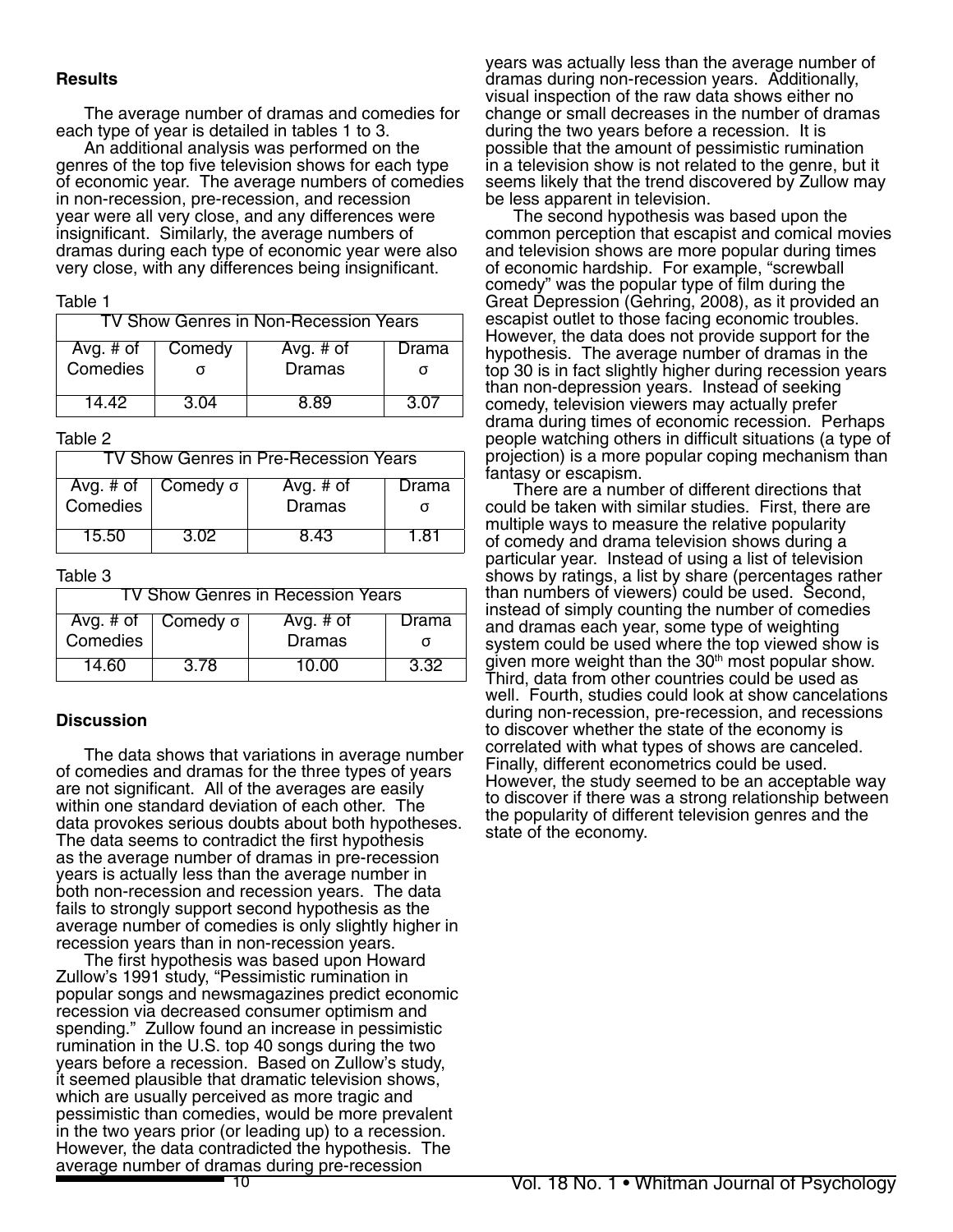# **References**

- Formica, M. J. (2008, July 12). The psychological effects of economic downturn. Message posted to http://blogs.psychologytoday. com/blog/enlightened-living/200807/thepsychological-effects-economic-downturn
- Gamberale, F., Bracken, R., & Mardones, S. (2008, June 28). Work motivation among high school students before and during the economic recession in the Swedish labour market. *Scandinavian Journal of Psychology, 36*(3), 287 - 294. doi:10.1111/j.1467-9450.1995. tb00987.x
- Gehring, W. D. (2008). *Screwball comedy*. Retrieved June 6, 2009, from http://www.filmreference. com/encyclopedia/Academy-Awards-Crime-Films/Comedy-SCREWBALL-COMEDY.html
- IMDb.com, Inc. (n.d.). *The internet movie database*. Retrieved June 6, 2009, from http://www.imdb. com/
- National Bureau of Economic Research, Inc. (2008, December 1). *US business cycle expansions and contractions*. Retrieved June 4, 2009, from http://www.nber.org/cycles. html#announcements
- Reith, M. (1996). The relationship between unemployment in society and the popularity of crime drama on tv. *Journal of Broadcasting & Electronic Media, 40*, 258-264.
- The Nielsen Company. (2009). *Inside TV ratings*. Retrieved June 4, 2009, from http://www. nielsenmedia.om/nc/portal/site/Public/menuite m.3437240b94cacebc3a81e810d8a062a0/?vg nextoid=130547f8b5264010VgnVCM1000008 80a260aRCRD
- Torbenson, E., & Case, B. (2009, March 7). Barrage of bad news can get in your head, affect judgment. *Dallas Morning News*. Retrieved from http://www.dallasnews.com/sharedconte nt/dws/bus/stories/DN-Economy\_07bus.ART. State.Edition2.4a8355f.html
- Zullow, H. (1991, September). Pessimistic rumination in popular songs and newsmagazines predict economic recession via decreased consumer optimism and spending. *Journal of Economic Psychology, 12*(3), 501-526. doi:10.1016/0167-4870(91)90029-S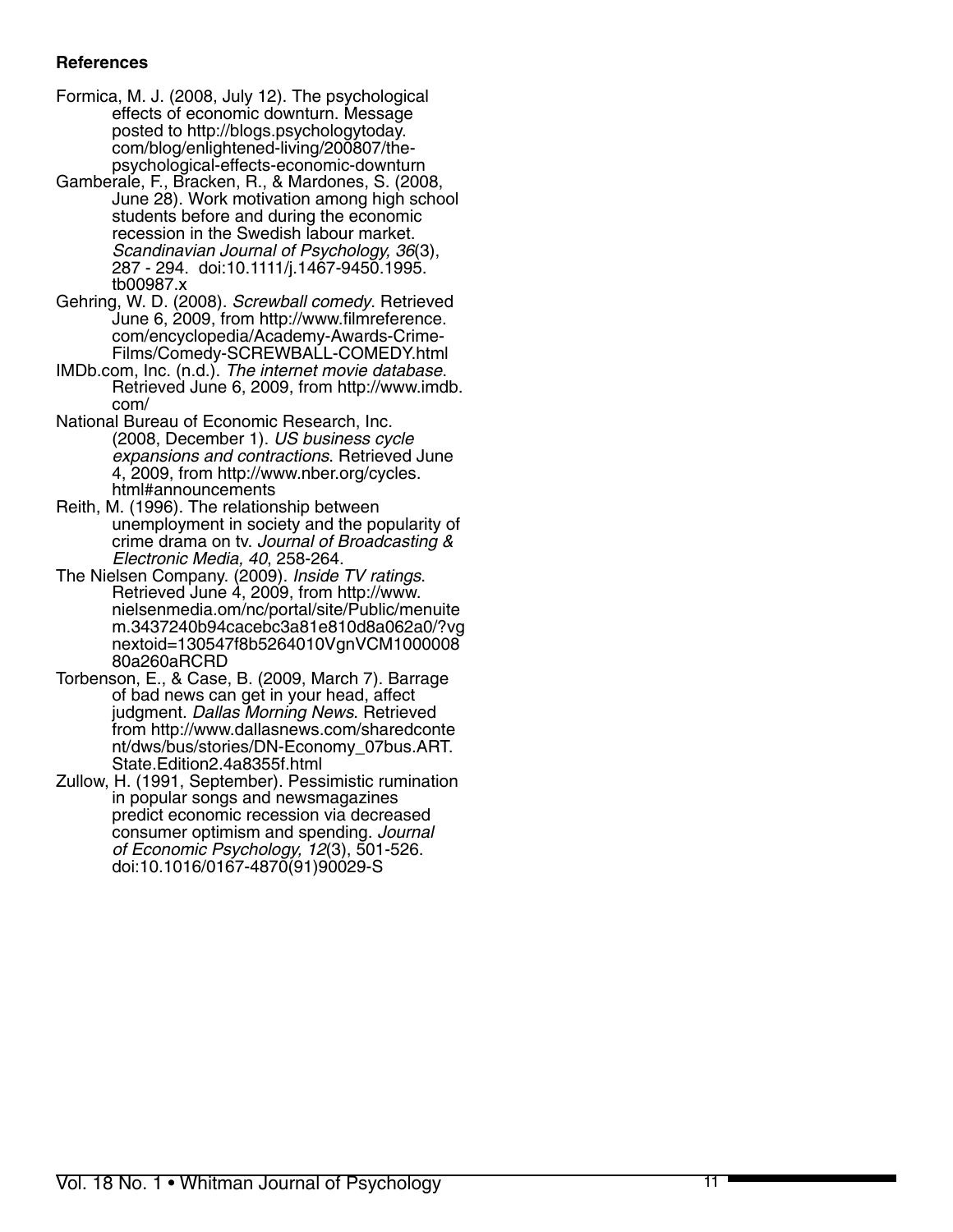#### **Abstract**

Facebook is currently the most widely used social networking site worldwide. The term of "Facebook friend," however, does not necessarily imply a significant friendship in real life. Our study examined the reasons why some teenagers accepted Facebook friend requests from people whom they did not know. The study showed that 34% of those surveyed said they "often" or "very often" accepted friend requests from unfamiliar people. Having a large number of mutual friends, along with a genuine desire to meet a new person or gain a friend, were the most prevalent reasons. Teenagers seem to value trust more than they value attractiveness or popularity. This information could be useful to advertisers who target a young demographic group.

#### **The Influences on Teenagers to Accept Friend Requests from Unfamiliar Facebook Users**

When Facebook, a popular social networking website, was founded in 2004, its users were limited to Harvard College students. However, the website quickly became popular among college students across the nation. Facebook was originally aimed towards only college students, but in 2005 high schools were added to the network options. In 2006, companies were added as well, which allowed for a more diverse array of users (Zywica, 2008). The origin of the name comes from the concept of "face books." Many Ivy League schools would distribute face books that contained student pictures and small amounts of personal information to the incoming freshman in order for them to feel more connected with their fellow classmates. Mark Zuckerburg, a computer science undergraduate at Harvard at the time, took the concept a step further and created an internet-based version of such face books (Westlake, 2008). Today, Facebook's mission statement is "to give people the power to share and make the world more open and connected" (Zuckerburg, 2009). Facebook has quickly ascended the ranks to become the number one social networking site used worldwide with over 300 million users (CNN, 2009).

There are different theories as to why social networking websites such as Facebook are so popular and widely used. One theory is that 'popular' people use the site to socialize and become more popular. Another theory is that 'unpopular' people use the site in order to gain popularity themselves (Zywica, 2008). In a research paper exploring the social successes of adolescents with their peers, popularity is defined as "the gold standard of social acceptance," and a popular person is seen to have "greater social skills and lower levels of depression" (Allen, 2005). Theories aside, it is clear that social networking sites such as Facebook have begun to play significant roles in the lives of teenagers around

the world.

Some studies also link Facebook usage with the accumulation of social capital. Social capital can be loosely defined as resources gained through relationships with other people (Ellison, 2007). Clearly, social capital is highly sought after in the modern world. Examples of such range from lobbyists and other political figures forming relationships in order to get their ideas and proposals passed to socialite teenagers using sites such as Facebook to gain popularity. In the latter case, the social capital in question is the benefits gained from popularity, such as more friends, more social invitations, more relationship opportunities, etc. One way to gain social capital is by establishing relationships with new people through Facebook. In this sense, it could prove advantageous to accept "friend requests" from unfamiliar individuals.

When a person makes a Facebook page, he or she can opt to make it public or private. If the person chooses to make his or her profile public, then the profile can be seen by anyone; however, if that person elects to make it private, then the profile can only be viewed by his or her Facebook friends. These Facebook friends are obtained through friend requests. A person can send a friend request to another person, who can then choose to either accept or ignore it. If the receiver accepts the friend request, then both parties can view and interact with one another's Facebook profiles. Hence, the two parties are now friends. However, many teenagers do not even know all of their Facebook friends. The purpose of our research is to examine the various reasons why teenagers in grades nine through 11 accept friend requests from people they do not know.

### **Method**

#### *Participants*

A random sample of 200 students at Northwest High School was generated by computer. Of the names generated, only the ninth, 10th, and 11th graders were contacted. These students were given slips during class that informed them that they had been selected to participate in a survey based on yearbook criteria- this actually alluded to the generation of their names using the yearbook's list of names. Students were instructed to report to the psychology classroom during lunch on any one of two days in order to fill out the questionnaire, and to enjoy free donuts, snacks, and refreshments as an incentive to participate fully in the questionnaire.

12 Vol. 18 No. 1 • Whitman Journal of Psychology ethnic backgrounds of the students who participated On the first day of the survey, forty-two students participated in the questionnaire. On the follow- ing day, eighteen students participated for a total of sixty participants. Northwest High School is located in a large, socio-economically diverse suburban area on the east coast. The heterogeneity of the races and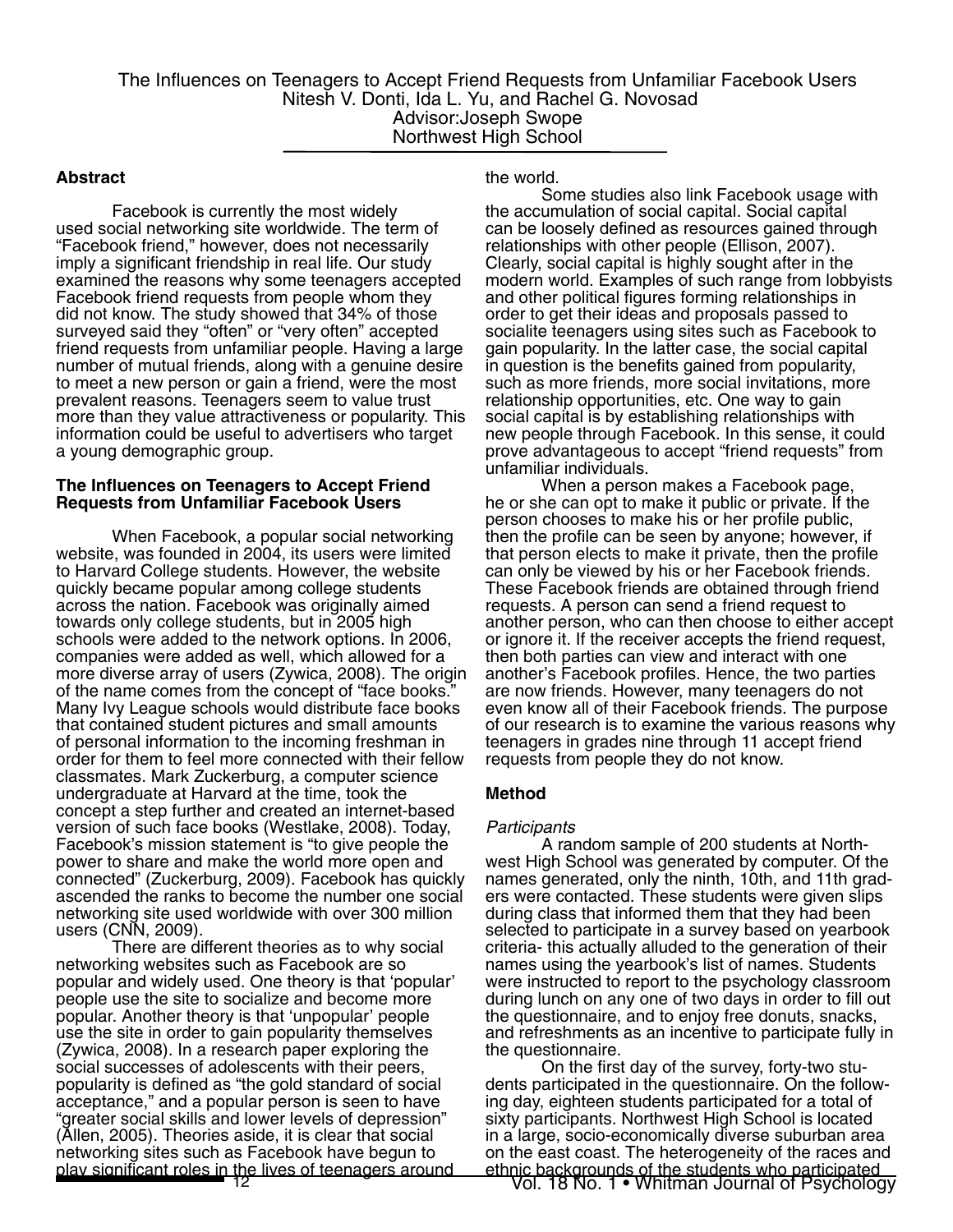in the questionnaire is microcosmic of Northwest High School's student body. The grade levels and genders of the participants were also reasonably distributed.

## *Procedure*

The survey began by asking the subjects for biographical information, including age, grade level, sex, and racial/ethnic background. Then, subjects were asked to rate their conception of the importance of popularity in a high school setting on a scale from 1 (*entirely insignificant)* to 10 (*extremely important*), and then to rate how popular they personally believed they were, on a similar scale. After confirming their use of the social networking site Facebook, subjects were asked how many hours they actively spent on the site, whether for social networking or for Facebook's live chat feature.

The survey continued by asking subjects whether or not they had ever accepted a friend request from a person to whom they had never spoken with or someone whom they did not know. They were asked how often they would accept a friend request from an unknown person and to rate how much certain factors influenced their decision to accept the request, on a scale from 1 (*no influence*) to 10 (*complete influence*). Some factors included physical attractiveness, popularity, ethnicity, mutual ethnicity with the subject, and quantity of mutual friends with the subject (as displayed by Facebook). The next question utilized a set of statements and asked how accurate the respondent considered the statements. The statements concerned personal attributes of the respondent when deciding to accept a friend request from an unfamiliar individual, including the respondent's hope to possibly make a new friend, desire to have a higher quantity of Facebook Friends, or obligation to not ignore a friend request as to not seem mean or negative. These statements were rated on a scale from 1 (*completely inaccurate*) to 10 (*completely accurate*).

# **Hypotheses**

There were a series of hypotheses explaining what factors could possibly influence teenagers to accept friend requests from unfamiliar individuals. Each hypothesis was placed into one of two categories, except for Hypothesis 3.

*Category One* involved factors that referenced the unfamiliar individual who sent the friend request: physical attractiveness, popularity, mutual friends, ethnicity and mutual ethnicity.

Hypothesis 1a: Physical attractiveness would be the most highly ranked motivation factor for those choosing to accept or ignore a friend request.

Hypothesis 1b: Popularity would be the second most highly ranked motivation factor for those choosing to accept or ignore a friend request.

*Category Two* involved factors that referenced the respondent: eagerness for new friends, eagerness for the appearance of more Facebook friends, and avoidance from seeming mean or negative.

Hypothesis 2: Facebook users would mostly likely wish to accept a friend request from an unfamiliar source in order to avoid seeming mean or negative. Hypothesis 3 did not fall into a specific

category. Hypothesis 3: People who find popularity more important would be more likely to accept friend requests from unfamiliar individuals.

# **Results**

Some survey questions did not elicit sixty responses, as a result of their conditionality. Some questions were omitted by some respondents as a result of non-response. Paradoxically, other questions were wrongfully answered, possibly due to negligence of the conditionality of some questions. The understood significance of such responses is interpreted as hypothetical answers to questions, as if the questions were in fact applicable to the respondent. Such responses were condemned. See Appendix for corresponding survey questions.

| Question #      | n  | expected n | $\mathsf{x}$  | $S_{x}$      |
|-----------------|----|------------|---------------|--------------|
| 5               | 60 | 60         | 5.9           | 2.048        |
| 6               | 59 | 60         | 5.678         | 1.870        |
| 7               | 60 | 60         |               | 52 yes, 8 no |
| 8               | 50 | 52         | 5.66          | 5.576        |
| 9               | 53 | 52         | 24 yes, 29 no |              |
| 10              | 52 | 52         | 39 yes, 13 no |              |
| $*11$           | 47 | 39         | 3.021         | 1.189        |
| 12              | 47 | 39         | 6 yes, 41 no  |              |
| 13a             | 44 | 41         | 6.364         | 3.096        |
| 13 <sub>b</sub> | 44 | 41         | 5.455         | 2.510        |
| 13 <sub>c</sub> | 44 | 41         | 7.523         | 2.357        |
| 13d             | 45 | 41         | 3.956         | 2.876        |
| 13e             | 45 | 41         | 3.867         | 3.012        |
| 14a             | 46 | 47         | 6.109         | 2.693        |
| 14 <sub>b</sub> | 46 | 47         | 4.891         | 2.861        |
| 14 <sub>c</sub> | 46 | 47         | 5.239         | 2.853        |

n= number of responses for each question expected n= number of responses expected for each question based on the conditionality of the questions previously asked

x= mean of the responses to the question

 $S_{\rm x}$  = standard deviation of the responses to the ques-<br>tion

\*Q11 had choices Almost Never, Rarely, Sometimes, Often, and Very Often, which we translated into corresponding answers of 1,2,3,4, and 5, respectively.

The calculated coefficient of determination,  $\mathsf{R}^2$ , shows that 3% of the variation in how often people accept friend requests is explained by the Least Squares Regression Line between their perceived importance of popularity and how often they accept friend requests. According to these data, there is very little correlation between the two variables.

Overall, 34% of the respondents said they ac- cepted friend requests from unfamiliar people often or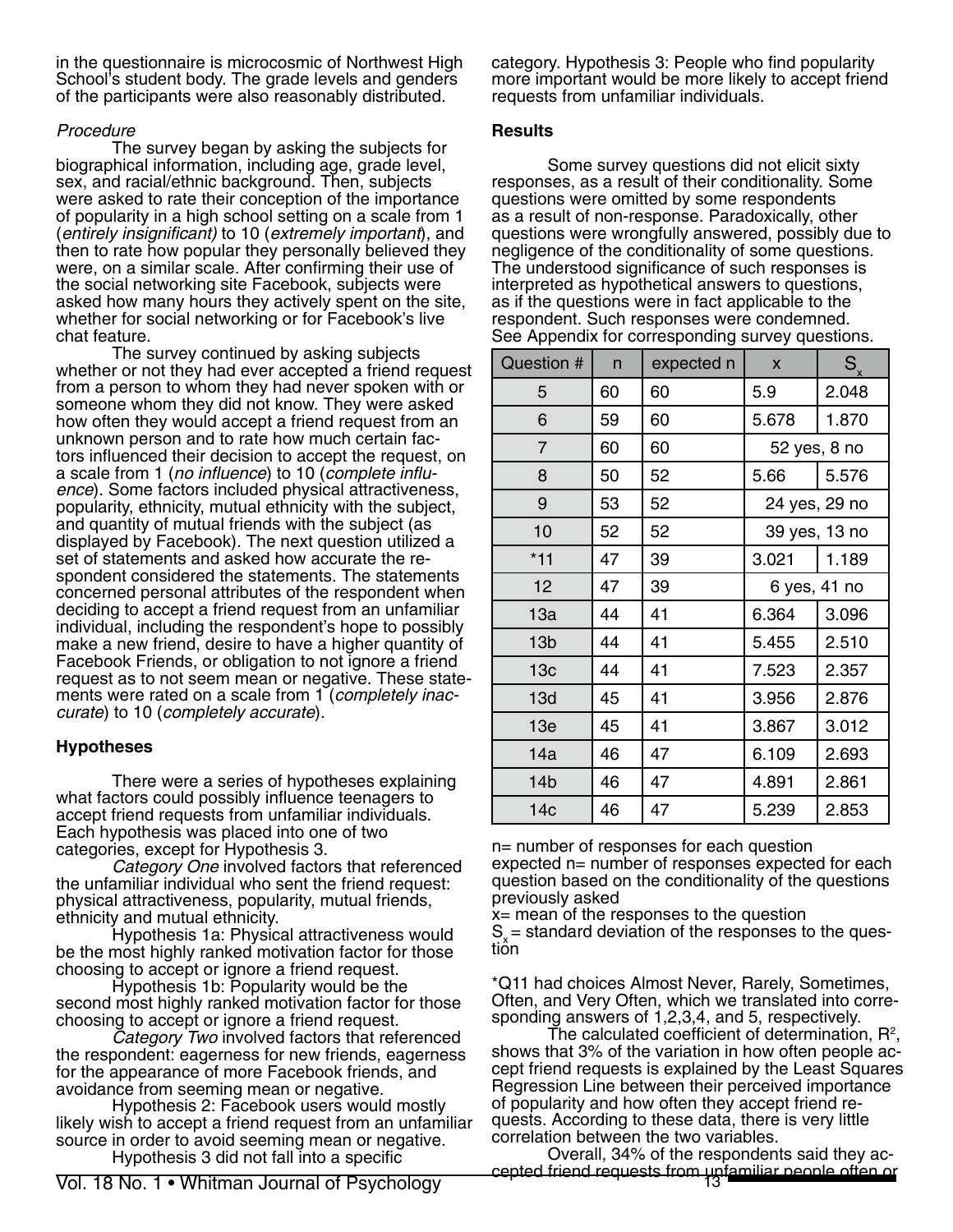very often, based on responses to Question 11.

#### **Discussion**

The results of this survey suggest that the primary reason from Category One for why people accept friend requests from unfamiliar individuals is the presence of mutual friends. The second highest factor from Category One was the physical attractiveness of the unfamiliar individual. The third highest factor was the popularity of the friending individual. However, this factor would only apply if the respondent knew enough about the individual to make such a judgment. This collection of data disproved our original hypothesis that physical attractiveness would be the most influential factor and that the popularity of the friending individual would be the second highest influence factor, from Category One. Few respondents felt that ethnicity or mutual ethnicity was an important deciding factor. Therefore it is difficult to draw any conclusions about the importance of ethnicity in deciding whether to accept or ignore friend requests from unfamiliar people.

Regarding Category Two, the results suggest that the most highly ranked motivation factor is the hope to get to know a new person and make a new friend. This implies that generally, people seek relationships with other people. This can also lead back to the theory on social capital in that people can obtain benefits from their associations with others (Ellison, 2007).

Perception of the importance of popularity showed little if any correlation with how often users accepted friend requests from unfamiliar people. This proves a null hypothesis.

### **Conclusion**

#### *Biases*

Due to the fact that only students in Northwest High School were sampled, the results of this survey may not be representative of the entire population of teenagers in high school. With more time and money, our research would have included a larger sample size. A greater sample size would scope a broader range of geographical areas, especially because increasing numbers of users are joining Facebook across the globe. Some of the previously insignificant factors could also emerge as more influential factors.

Some respondents failed to cooperate with the directions given on the survey, therefore affecting the outcomes of the experiment. The survey was administered during lunch periods, which high school students value. This may have caused many respondents to feel rushed, despite the fact that we encouraged them to take their time. Ignorance of the survey directions may have resulted.

 Another bias in the experiment may have resulted from the fact that certain respondents were in close proximity to other respondents, and were even conversing at times. Some respondents even went so far as to bring their friends, who were not selected to participate in the survey, to the testing area. We

made sure, however, to only administer tests to those randomly chosen to participate in our study. For certain personal questions, such as those concerning perceptions of popularity, respondents may have felt inhibited from answering honestly, considering that a friend could have had a watchful eye.

### *Implications*

The findings of our research could be applied to situations in other social domains. In very general terms, our survey looked for reasons why people may be inclined to associate themselves with others whom they do not know.

Based on the results of our research, it may be wiser for a company to use a system of references in order to boost sales, rather than to hire an attractive or popular personality to endorse its product. If a potential customer hears about good business from a trusted friend, he or she is more likely to respond to this referral than if he or she heard about the business from an advertisement that utilized an endorser alone. Though the internet era is very beneficial and revolutionary, there are obvious dangers that lurk on the internet, such as solicitations from sexual predators. Our results imply that teenagers are in fact aware of such dangers and they recognize the importance of associating with people whom their friends trust enough to befriend on Facebook. Our results also imply the willingness of some teenagers to meet new people, so it is imperative that social networking sites impose more security standards. Since teenagers may be naive and over trusting at times, it is important to prevent the creation of fake profiles by malevolent individuals.

### **References**

- Allen, J. P., Porter, M. R., McFarland, F. C., Marsh, P., & McElhaney, K. B. (2005). The two faces of adolescents' success with peers: Adolescent popularity, social adaptation, and deviant behavior. Child Development, 76(3), 747-760.
- Buffardi, L. E., & Campbell, W. K. (2008). Narcissism and Social Networking Web Sites. Personality and Social Psychology Bulletin, 34(10), 1303-1314.
- Ellison, N. B., Steinfeld, C., & Lampe, C. (2007). The benefits of Facebook "friends:" Social capital and college students' use of online social network sites. Journal of Computer-Mediated Communication, 12(4).
- Facebook nearly as large as U.S. population. (2009, September 16). CNN. Retrieved from CNN website: http://www.cnn. com/2009/TECH/09/16/facebook.profit/
- Popular. (n.d.). Retrieved from Merriam-Webster website: http://www.merriam-

webster.com/dictionary/popular

- Schneider, J. D. (2006, June). Homophobia and group identity. Whitman Journal of Psychology.
- Westlake, E. (2008, Winter). Friend me if you Face- book: Generation Y and performative sur- veillance. The Drama Review, the Journal of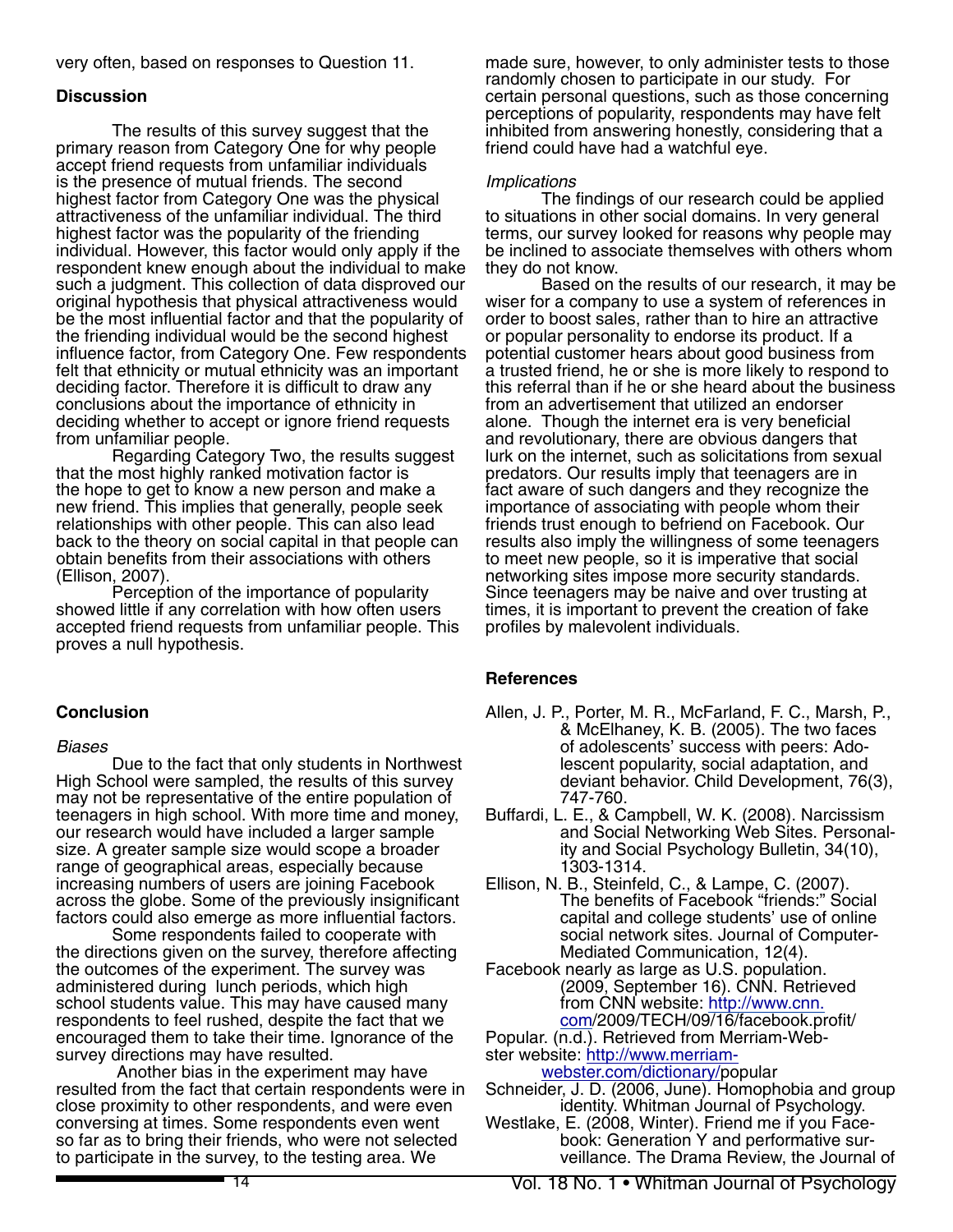Performance Studies, 52(4), 23.

- Zuckerberg, M. (2009). Company overview. In Facebook. Retrieved from Facebook website: http://www.facebook.com/facebook?v=info
- Zywica, J., & Danowski, J. (2008). The faces of Facebookers: Investigating social enhancement and social compensation hypotheses; Predicting Facebook and offline popularity from sociability and self-esteem, and mapping the meanings of popularity with semantic networks. Journal of Computer-Mediated Communication, 14, 1-34.

## **Appendix**

The following questions deal with personal information, your opinion on popularity, and factors that influence your decision to accept or ignore a friend request on the social networking database known as Facebook.

Please read the following questions carefully. Then answer the following questions both thoughtfully and truthfully, to the best of your knowledge.

|  | 1. Age: 13 14 15 16 17 |  |  |  |  |  |
|--|------------------------|--|--|--|--|--|
|--|------------------------|--|--|--|--|--|

 *(Circle one)*

- 2. **Grade:** 9 10 11
- 3. **Sex:** Male Female
- 4. **With which group do you most identify yourself?**

White **African-American** 

Asian-American/ Pacific Islander

Hispanic/ Latino Native-American/ Other

5. **Overall, for any reason, how important is popularity to you during high school? Choose your response from a scale from 1 to 10, where 1 means you find popularity entirely insignificant and 10 means you find popularity extremely important.** 

> *Please keep in mind that we appreciate your true honesty on this survey. These answers are completely anonymous and cannot be traced back to the participant.*

- 1 2 3 4 5 6 7 8 9 10
- 6. **How popular do you personally think you are? Choose your response from a scale from 1 to 10, where 1 means you think you are extremely unpopular and 10 means you think you are extremely popular.**
- 7. 1 2 3 4 5 6 7 8 9 10

8. **Do you have an active Facebook account?**  Yes **No** 

> *If No, do not answer any more questions after this one.*

- 9. **Approximately how many hours do you actively spend on Facebook each week, whether actively using the application for social networking or for its chat feature?** \_\_\_\_\_\_
- 10. **Have you ever sent a friend request to a person to whom you have never spoken or with whom you have never been in a specific group, such as a club or team?**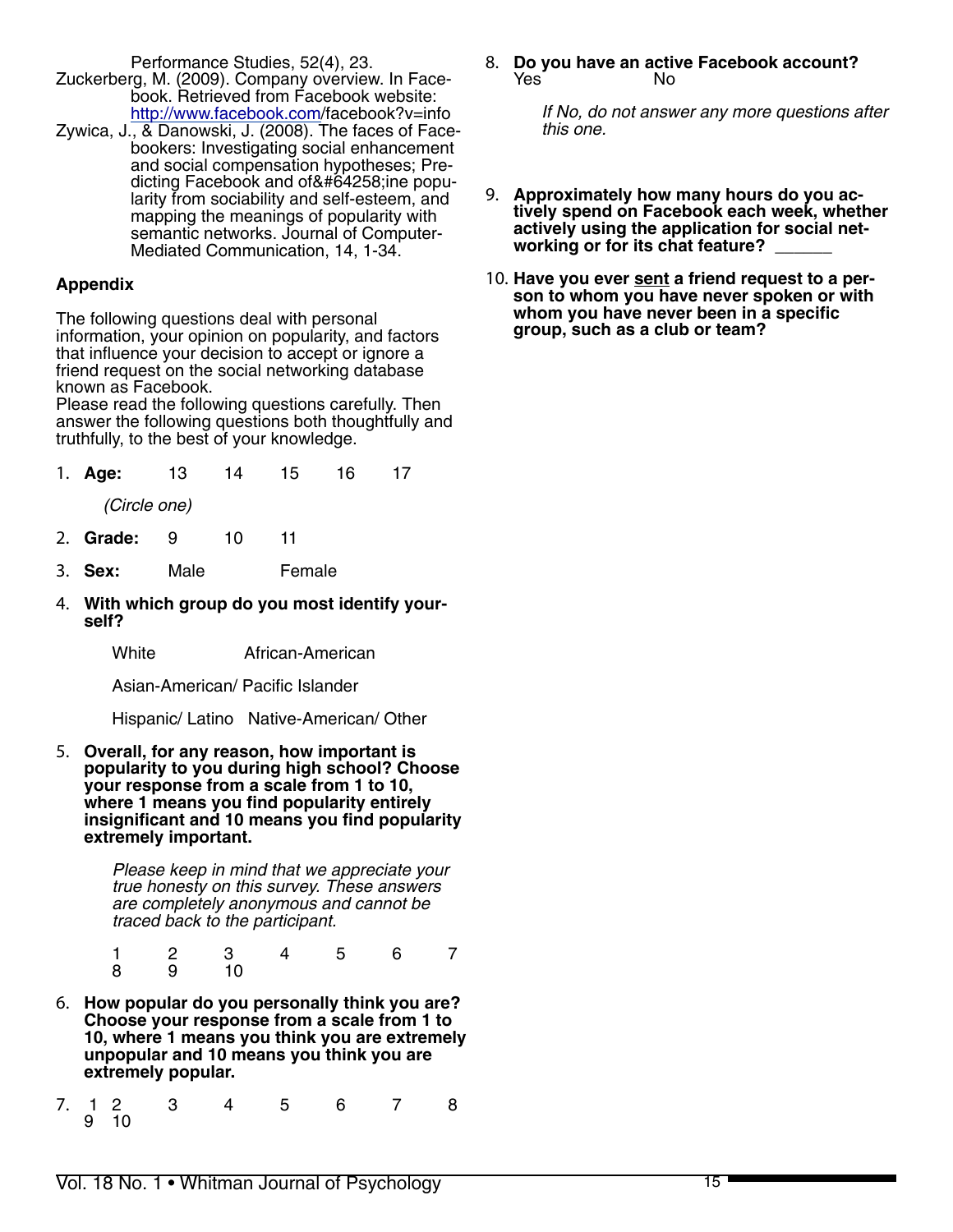#### completed a survey that evaluated their altruism, sympathy, and just world bias. In line with social social social social social social social social social social social social social social social social social social social social social social social social social soc responsibility norm, the participants were more hold positive attitudes towards ingroup members and are often more willing to help them because it gives them a feeling of assurance that they are a part of the **Inside Psychology**

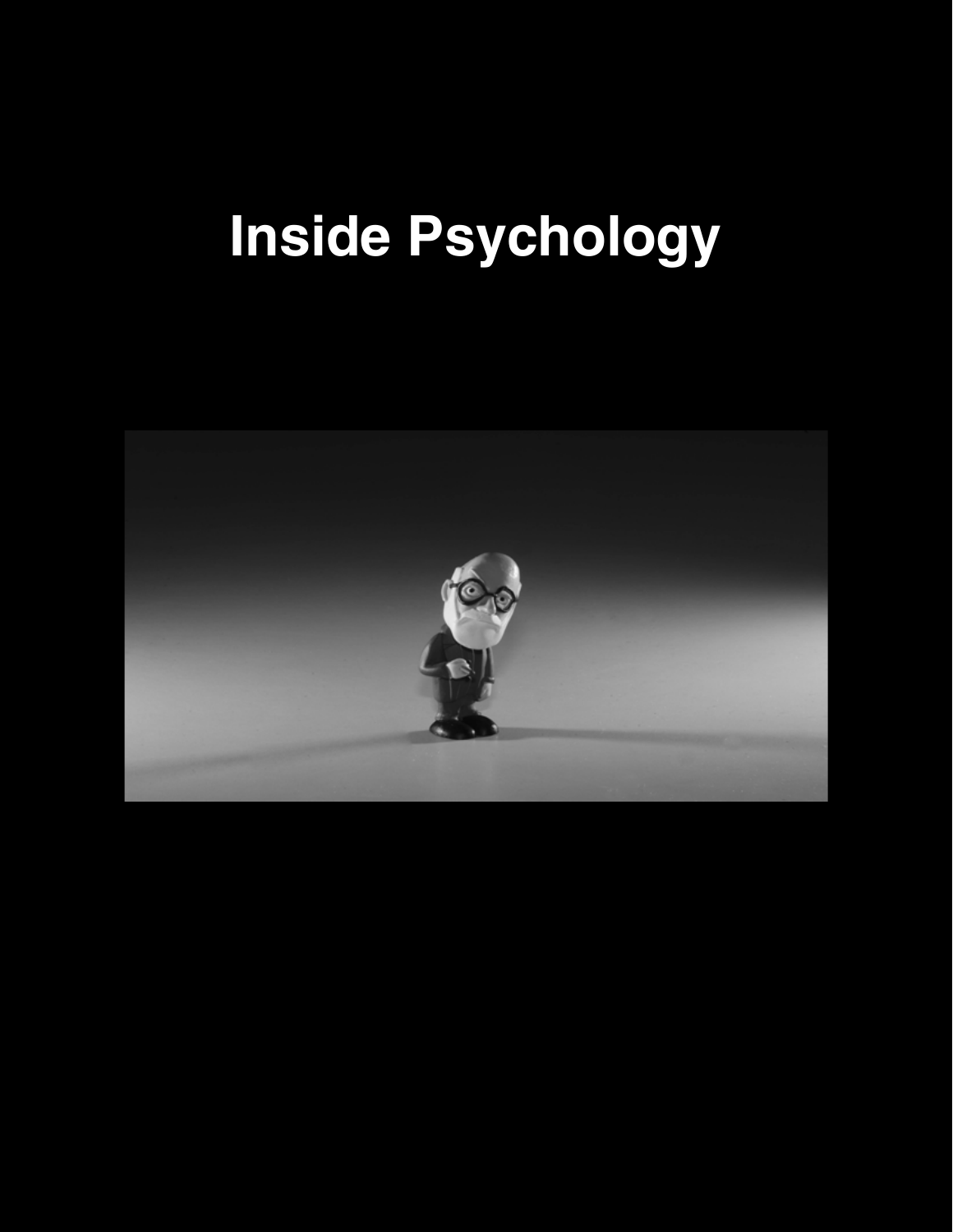In the spring of 2009, an anonymous donor contributed \$68 million to a select group of colleges across the country (Meyer, 2009). The donor clearly sought to help others (at the giver's own expense) without expecting anything in return. This is just one example of philanthropic behavior, something that occurs everyday in modern society. But while many people are quick to label these acts as "altruistic," some psychologists suggest that such an ideal motivation may not exist. Much of the controversy surrounding altruism actually stems from the definition itself.

Altruism is commonly defined as "unselfish concern for the welfare of others; selflessness" ("Altruism," 1992). But to some, selflessness implies that an altruistic act must be at a cost or sacrifice to the doer. At the very least, it should not bring pleasure to the doer. Under this zero-benefit definition, a good deed has yet to be conclusively proven as altruistic. Since humans possess free will, every act must be (at least indirectly) motivated by some personal gain or want. Even if the action primarily brings displeasure to the doer, that sacrifice could produce a sense of satisfaction or self-righteousness in that person, thereby contradicting the selflessness of the act ("An Example," 2006). (Even in the aforementioned example, the donor could have benefited from feelings of personal satisfaction, nobleness, or the alleviation of guilt.) This reasoning is echoed in the philosophy of Thomas Hobbes, who said that "No man giveth but with the intention of good to himself, because gift is voluntary; and of all voluntary acts the object to every man is his own pleasure" (Holmes, 1945).

But even if the motivation to help others is not distinct and unadulterated, it does not mean that such a drive does not naturally exist. Accordingly, the existence of empathy-altruism (as opposed to egoism or self-interest) is still widely debated among psychologists. Many turn to both evolutionary and behavioral studies in an attempt to isolate the motivational factors and answer the central question: Why do people help others?

Several psychologists view evolution as the key to understanding altruism. If selfless behavior does truly exist, it should be present outside of our modern social code, and it should be traceable through evolution and human development. Evolutionists point to parents' care for offspring as the first signs of altruistic behavior. Parental care is always at the giver's expense and sacrifice. An extreme example of this can be seen in the reproductive cycle of the female thread worm. The worm's eggs are hatched inside her; the young worms then kill their mother as they eat their way out of her body. Many claim this as proof that Mother Nature "has started altruism on a purely physiological level"

(Holmes, 1945). However, opponents might argue that parental care for offspring is motivated by a parent's egoist goal of preserving and spreading his or her *own* genes. In response to these attacks, evolutionists declare:

We are not deriving altruism from egoism...for the reason that reproduction is an essentially altruistic function that is primarily concerned, not with the welfare of the individual, but with that of others that arise from it. We may regard it as the basic altruistic activity from which all the others are lineal descendants. (Holmes, 1945)

This basic instinct has developed over generations to involve more complex pro-social motivation in a variety of species. For instance, a recent study with capuchin monkeys showed that, "when given the choice of delivering an average or a special reward (an apple vs. a marshmallow) to a monkey in an adjacent cage, the monkeys more often chose to deliver the tasty marshmallows, for no apparent reason or reward" (Dingfelder, 2009). In another study, chimpanzees displayed an ability to "spontaneously assist" adults in retrieving apparently out-of-reach objects. Yet, in some instances, chimpanzees showed plain indifference to peers begging for food when they were in a position to provide it (Dingfelder, 2009). Clearly, the inconsistency of these studies has weakened their potential impact. Still, they show that some animals sharing common evolutionary ancestors with humans at least have the capacity to act for the benefit of others.

In an attempt to experimentally isolate altruistic motivation, some psychologists have taken a sociobehavioral approach. Among these are Batson and Shaw who tested the belief that behavior is only motivated by egoism. Batson and Shaw tried to experimentally differentiate altruistic motives from three different egoistic motives: empathy-specific punishment (shame, guilt), empathy-specific reward (approval, vicarious reinforcement), and aversivearousal reduction (alleviation of the discomfort from observing someone in need) (Eisenberg, 1993). To test aversive-arousal reduction, Batson and Shaw used a 2 X 2 design (Escape X Empathy) in which the subject is led to feel empathic towards a confederate being electrically shocked and has either an easy or difficult opportunity to leave the experiment (Sorrentino, 1991). The subject is then given an opportunity to take the place of the victim. The results support the existence of an empathyaltruism motive because the empathic subjects chose to help regardless of the ease of escape (Sorrentino, 1991). Batson and Shaw relied on additional studies to dismiss the two other egoistic explanations: punishment and reward.

However, the work of Batson and Shaw has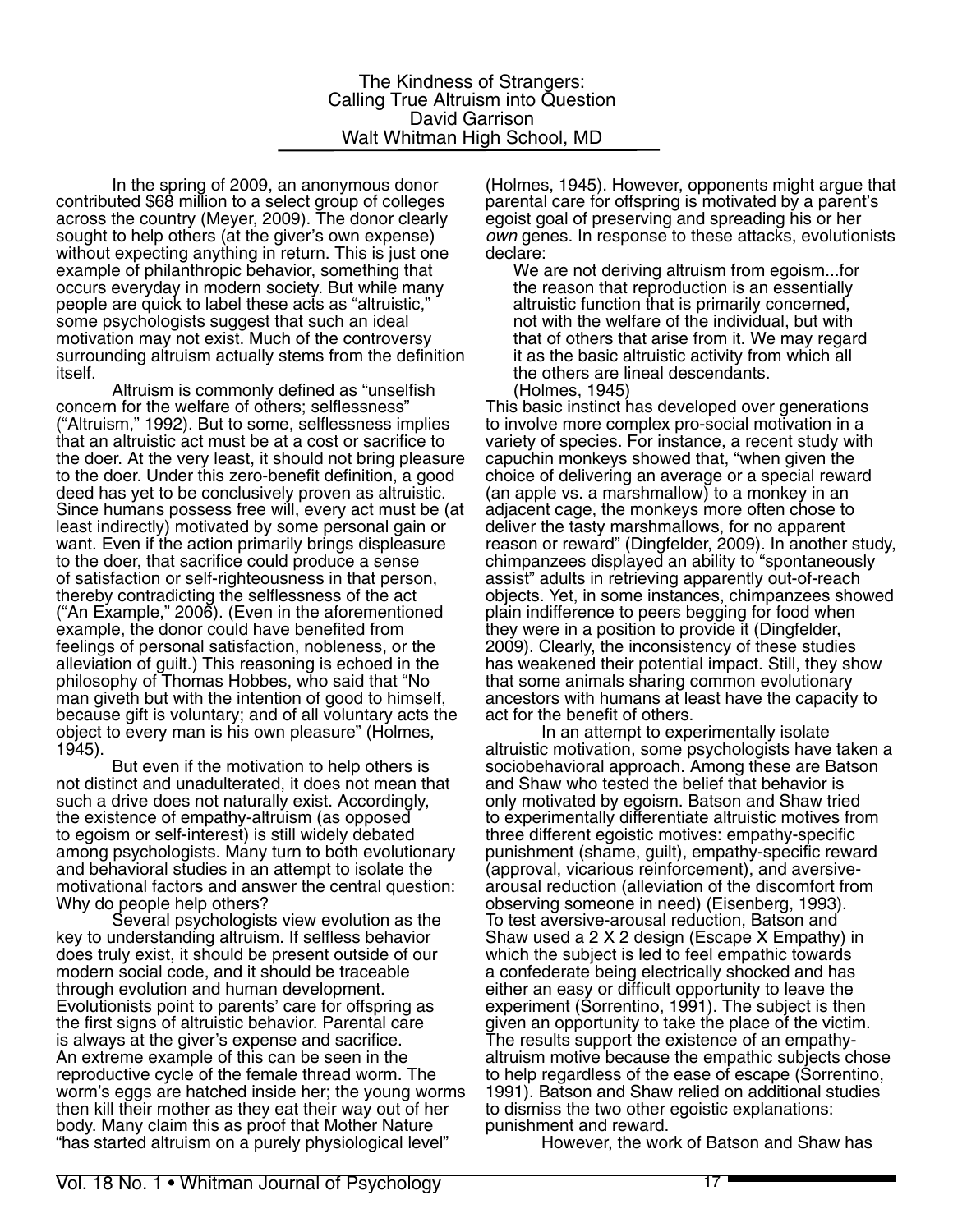still not satisfied critics. As Sorrentino (1991) notes, the experiments are all based on the logical fallacy that "we can infer a person's ultimate goal from his or her behavior." In reality, there could be other factors involved. First, for Batson and Shaw's aversivearousal reduction proof, Sorrentino proposes that "correlates of empathic feelings" (such as justice, guilt, or sadness) could have influenced the decision to help. This theory is supported by the studies of Arps and associates (1987), who proved that when "sadness and empathic emotion were separated experimentally, helping was predicted by the levels of sadness subjects were experiencing but not by their empathy scores." Secondly, when a punishment for not helping is introduced, Sorrentino (1991) suggests that it could actually enhance the subject's self-reward, leading the subject to feel like a hero for resisting the justification to not help. Lastly, Sorrentino argues that Batson and Shaw's evaluation of reward did not sufficiently address vicarious reinforcement, the process by which the subject, too, experiences the victim's relief and pleasure after helping them.

Overall, critics agree that Batson and Shaw's research is a step in the right direction because it "challenges the notion that all behavior is egoistically motivated" (Eisenberg, 1993). But even if Batson and Shaw have ruled out the impossible (pure egoism), it does not necessarily prove the improbable (Sorrentino, 1991). They assert that there must be a motive to complement egoism, but the existence of that motive has yet to be sufficiently proven.

- Altruism. (1992). In The American Heritage Dictionary of the English Language (3rd ed., p. 56). Boston: Houghton Mifflin.
- An example of altruism? (2006, December 3). In Scientific Curiosity. Retrieved October 31, 2009, from http://scientificcuriosity.blogspot. com/
- Arps, K., Beaman, A. L., Cialdini, R. B., Fultz, J., Houlihan, D., & Schaller, M. (1987). Empathybased helping: Is it selflessly or selfishly motivated? Journal of Personality and Social Psychology, 52(4), 749-758. Retrieved October 28, 2009, from APA PsycNET database.
- Dingfelder, S. F. (2009). Nice by nature? Moral behavior may have ancient roots, new research suggests. Monitor on Psychology, 40(8), 58-61.
- Eisenberg, N. (1993, April). Does true altruism exist? [Review of the book The altruism question: toward a social-psychological answer]. Contemporary Psychology: A Journal of Reviews, 38(4), 350-351. Retrieved October 28, 2009, from APA PsycNET database.
- Holmes, S.J. (1945, March). The reproductive beginnings of altruism. Psychological Review, 52, 109-112. Retrieved October 28, 2009, from APA PsycNET database.
- Meyer, B. (2009). \$68 million mystery: Who's behind anonymous donations to colleges headed by women? Cleveland.com. Retrieved November 1, 2009, from http://www.cleveland. com/
- Sorrentino, R. M. (1991) Evidence for altruism: The lady is still in waiting, Psychological Inquiry, 2:2, 147-150. Retrieved October 28, 2009, from APA PsycNET database.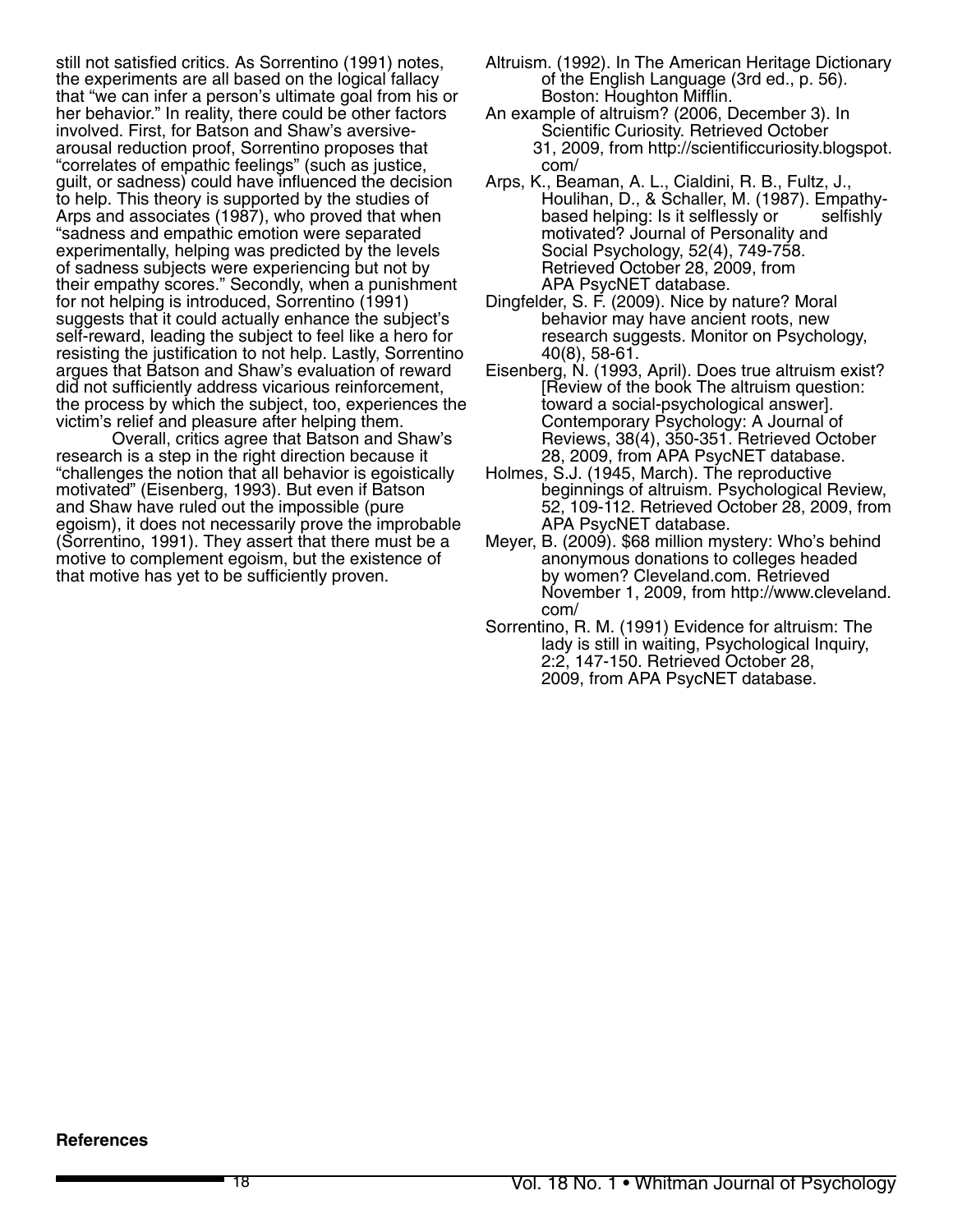You slowly look down at the paper that has just been handed to you. Scanning the first problem, you realize you do not remember how to solve it. "It's alright, I'll just go onto the next one," you think. But question number two seems just as foreign as the first. Almost instantaneously, your heart starts to pound in your chest, your palms become sweaty, and you seem to forget everything you have learned in the past year.

Test anxiety happens to even the best and brightest high school students. But for some, this anxiety occurs almost on a daily basis. While stressing out about a test is one thing, some are almost paralyzed by their anxiety concerning testing.

There are two predominant components of test anxiety: cognitive and emotional (Morris, Davis, & Hutchings, 1981 [as cited in Cassady, 2001]). The cognitive component is when the student worries. These symptoms may include low self-esteem, catastrophic thoughts, and feelings of failure, worthlessness, and dread. Emotionality, or the "affective" component, consists of the physiological symptoms such as headaches, sweating, dizziness, and heart palpitations (Zbornik, 2001). These two types are usually present and interconnected in a student suffering from anxiety.

Many studies have found that the cognitive aspect directly affects testing ability in students (Bandalos, Yates, & Thorndike-Christ, 1995 [as cited in Cassady, 2001]), but the emotional does not (Williams, 1991 [as cited in Cassady, 2001]). Cassady states that, "The apparent relationship between emotionality and test performance is such that emotionality impacts test performance only under situations where the individual also maintains a high level of cognitive test anxiety." What usually happens is a student starts taking a test, thinks negative thoughts, then has the bodily reaction. A student who only has a physiological reaction will not necessarily get a worse test score.

So, why do certain people have a higher degree of anxiety than others? Some have found that low levels of self-efficacy are characteristically present in those with testing anxiety (Hembree, 1988 [as cited in Zeidner, 1998]),; Hunsley, 1985 [as cited in Zeidner, 1998]), meaning that people who think they are going to fail often set themselves up to do poorly on tests. The level of anxiety a person experiences also varies with each individual's specific response threshold for the fight or flight response to occur.

Gender and anxiety have been the focus of many psychologists, and they have found that gender does seem to affect the way a person deals with external stimuli. Women tend to be more uncomfortable and self-conscious in testing situations than men (Lewis & College, 1987 [as cited in Zeidner, 1998]) and tend to have lower perceived self-efficacy

(Arch, 1987 [as cited in Zeidner, 1988]); Benson & Bandalos, 1989 [as cited in Zeidner, 1998]). When asked during testing situations about the level of social anxiety and public self-consciousness they felt, women reported much higher levels than men (Sowa & LaFleur, 1986 [as cited in Zeidner, 1998]). Overall it seems that women are more critical and less confident of their abilities during testing situations, and this negatively affects their performance.

The 2007 TestEdge National Demonstration Study conducted by researchers at the Institute of HeartMath, in collaboration with faculty and graduate students at Claremont Graduate University, found that twice as many females experienced high levels of testing anxiety compared with the males in the study (Institute of HeartMath, 2007).

In the area of mathematics, women also experienced higher anxiety than men and tended to experience math avoidance (Spielberger & Vagg, 1995). This relationship seems more straightforward considering men typically have stronger spatial skills, while women have stronger analytical skills.

There are many therapeutic methods that can help combat severe test anxiety. According to Ritter "The most widely discussed self-regulation techniques include progressive muscle relaxation, EMG biofeed-<br>back training, finger temperature biofeedback training, and autogenic training" (Lehrer, Carr, Sargunaraj, & Woolfolk, 1994 [as cited in Ritter, 1999]).

Psychologists also encourage students to take practice tests in which the testing situation mirrors an actual test. The more practice a student has the less likely he or she will think negative thoughts and experience physiological effects.

The bottom line is that most people who experience test anxiety do not fail tests because they are incapable, but because they do not believe they are capable. In addition to studying, confidence building is a key component of test preparation for all suffering from mild to severe test anxiety.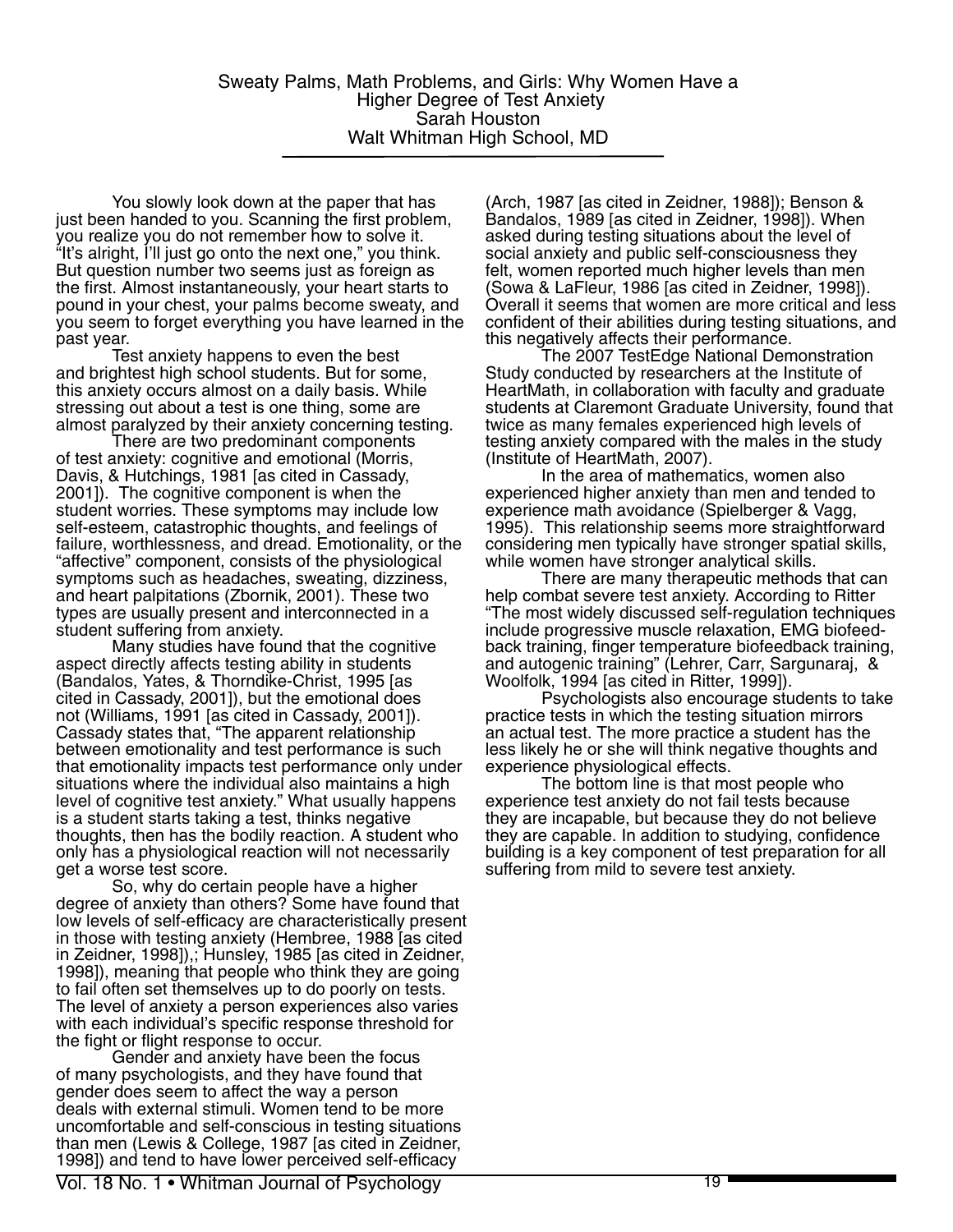# **References**

- Cassady, J. C. (2001).The stability of undergraduate students' cognitive test anxiety levels. Practical Assessment, Research & Evaluation, 7(20). Retrieved November 4, 2009, from http:// PAREonline.net/getvn.asp?v=7&n=20
- Institute of HeartMath, TesttEdge Program. (2007). Reducing test anxiety and improving test performance in America's schools: Summary of results from the TestEdge National Demonstration Study. Retrieved November 3, 2009, from http://www.heartmath.org/ templates/ihm/section\_includes/education/pdf/ Tends\_Summary\_Results.pdf
- Ritter, M. R. (1999). Hand temperature, test anxiety, and test performance: A correlational study. Retrieved November 3, 2009, from http://clearinghouse.missouriwestern. edu/manuscripts/136.php
- Spielberger, C. D., & Vagg (Eds.). (1995). Test anxiety: Theory, assessment, and treatment. Washington, DC: Taylor & Francis.
- Zbornik, J. (2001). Text anxiety: Conceptualization and remediation strategies. Today's School Psychologist. Retrieved November 3, 2009, from http://www.lkwdpl.org/schools/specialed/ zbornik1.htm
- Zeidner, M. (1998). Test anxiety: The state of the art . New York: Plenum.